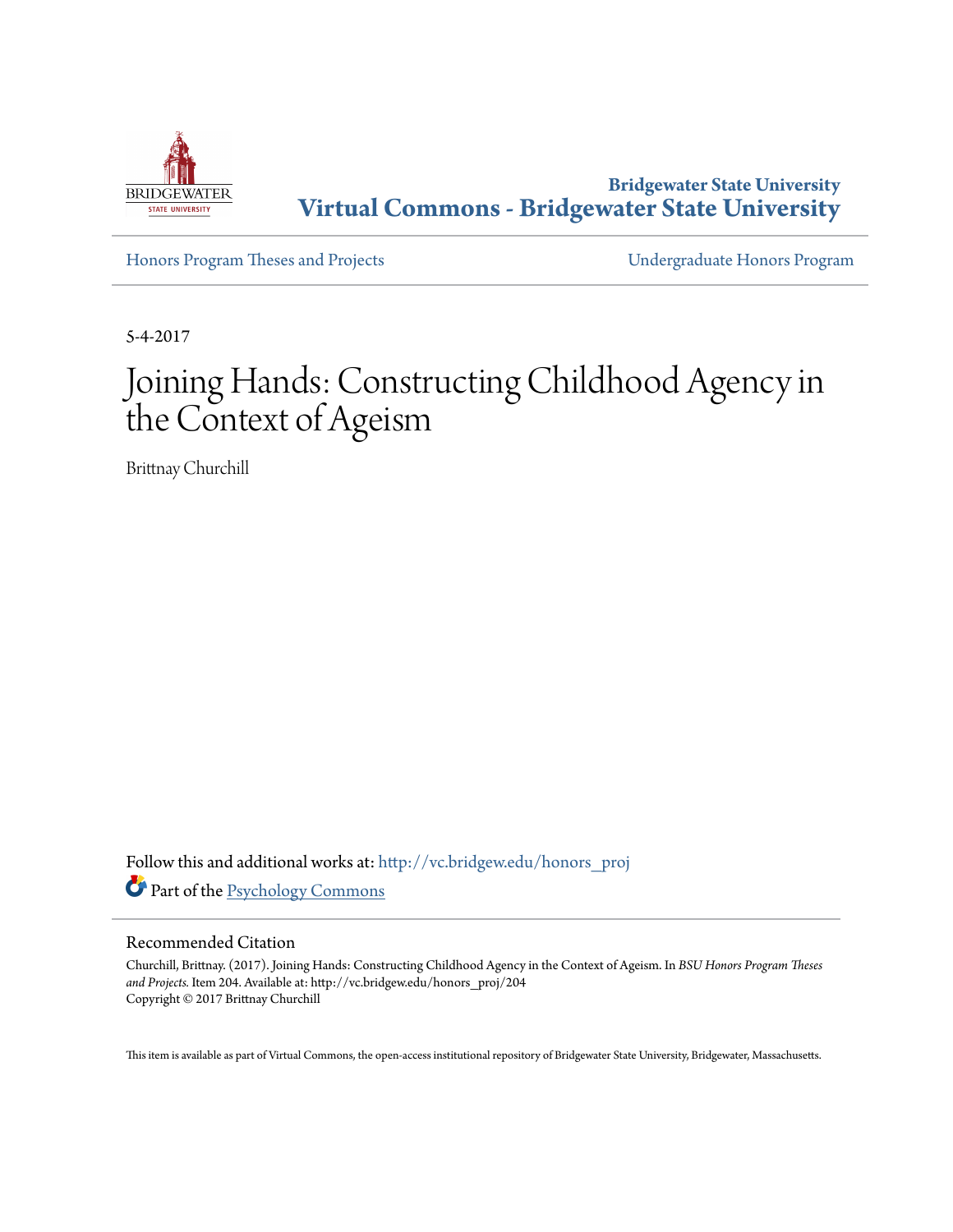# Running head: CONSTRUCTING CHILDHOOD AGENCY

Joining Hands: Constructing Childhood Agency in the Context of Ageism

Brittnay Churchill

Submitted in Partial Completion of the Requirements for Commonwealth Honors in Psychology

Bridgewater State University

May 4, 2017

Dr. Joseph Schwab, Thesis Director

Dr. Michael Root, Committee Member

Dr. Jonathan Holmes, Committee Member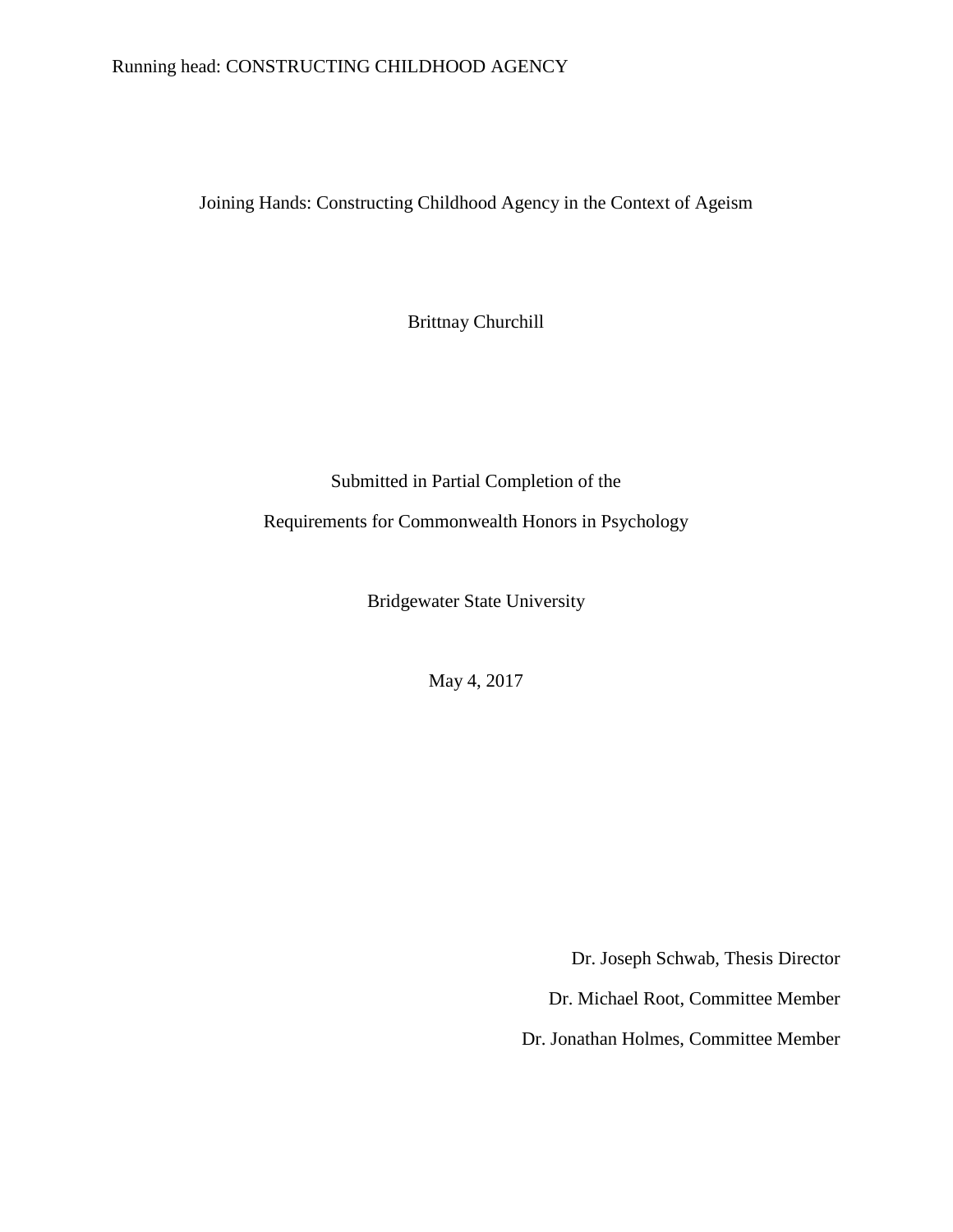#### Abstract

Childhood scholars argue that children's perspectives are systematically underestimated and silenced (James & James, 2004). Sociocultural constructions of children as fragile beings in need of protection cause youth to have few opportunities to exercise their own agency. In Change 4 Good, a youth Participatory Action Research (yPAR) program, dominant narratives regarding the capabilities of young people were challenged. The purpose of the program was to create an empowering setting where youth and adults partnered to make change, as opposed to hierarchical mentorships. The purpose of this qualitative study was to analyze relationships between adults and young people within this program. These intergenerational relationships were assessed using observational field notes from the Change 4 Good program, as well as one-on-one semistructured interviews with seven youth participants and eight adult facilitators. Deductive and inductive line-by-line coding were used to identify patterns of thoughts, interactions, and behaviors in participants. Emerging themes constructed from the data included adults' views of young people, youths' perceptions of those views, and power sharing relationships as a context for challenging traditional views of children. This study contributes to social and community psychology literature by elucidating abilities and potential for young people to act as agents of change. Findings from this project may have implications for applied child development settings, including classrooms, and youth development programs. With greater recognition of how adults' views impact youth development, teachers and parents will ideally grow more comfortable allowing young people space to grow as change-agents.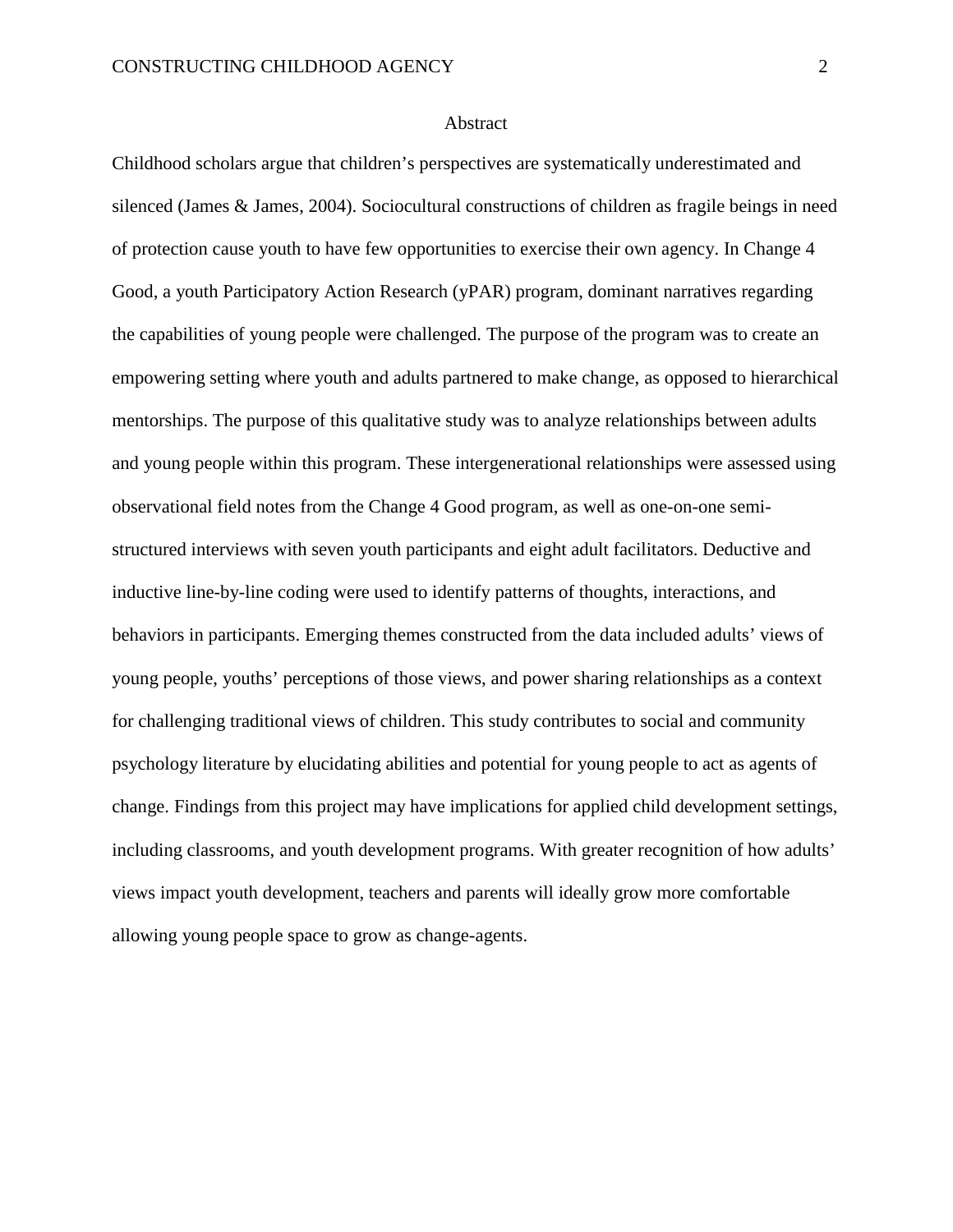Joining Hands: Constructing Childhood Agency in the Context of Ageism

How children are constructed and conceptualized by adults impacts how they view their own abilities. These constructions of children and childhood have considerable implications for how children come to understand and embody their roles and responsibilities as members of a community. Children become more excluded as a minority group from the adult world as generational boundaries increase. Youth are often the least likely members of society to be wielders and challengers of formal power in local communities (Kirshner, 2006; Masten & Cicchetti, 2010) and young people are rarely positioned as knowledge producers in educational or political contexts (Russell, Muraco, Subramaniam, & Laub, 2009). Within educational contexts, pedagogy that silences children's perspectives has consequences for young people and their identities (Montero, 2009). Children may conceptualize their own agency in ways that reflect dominant narratives about young people as insignificant members of society.

This study contributes to the social and community psychology literature by elucidating the abilities and potential for young people to act as agents of change within the context of an after-school participatory action research program. The present study is based on work that takes place within an after school Participatory Action Research program. The purpose of this qualitative study was to analyze the relationships between adults and young people within this program. The focus of this analysis is children's sense of agency and how it may be connected to the youth-adult partnerships they build in the program, as opposed to traditional mentors or adults in other settings. Active participation of youth in group decision-making keeps programs focused on youth interests, experiences, and concerns (Denner, Meyer, & Bean, 2005; Libby, Rosen, & Sedonaen, 2005). In order for children to be allowed active participation, they must first be understood as beings able to actively construct and interpret their worlds, rather than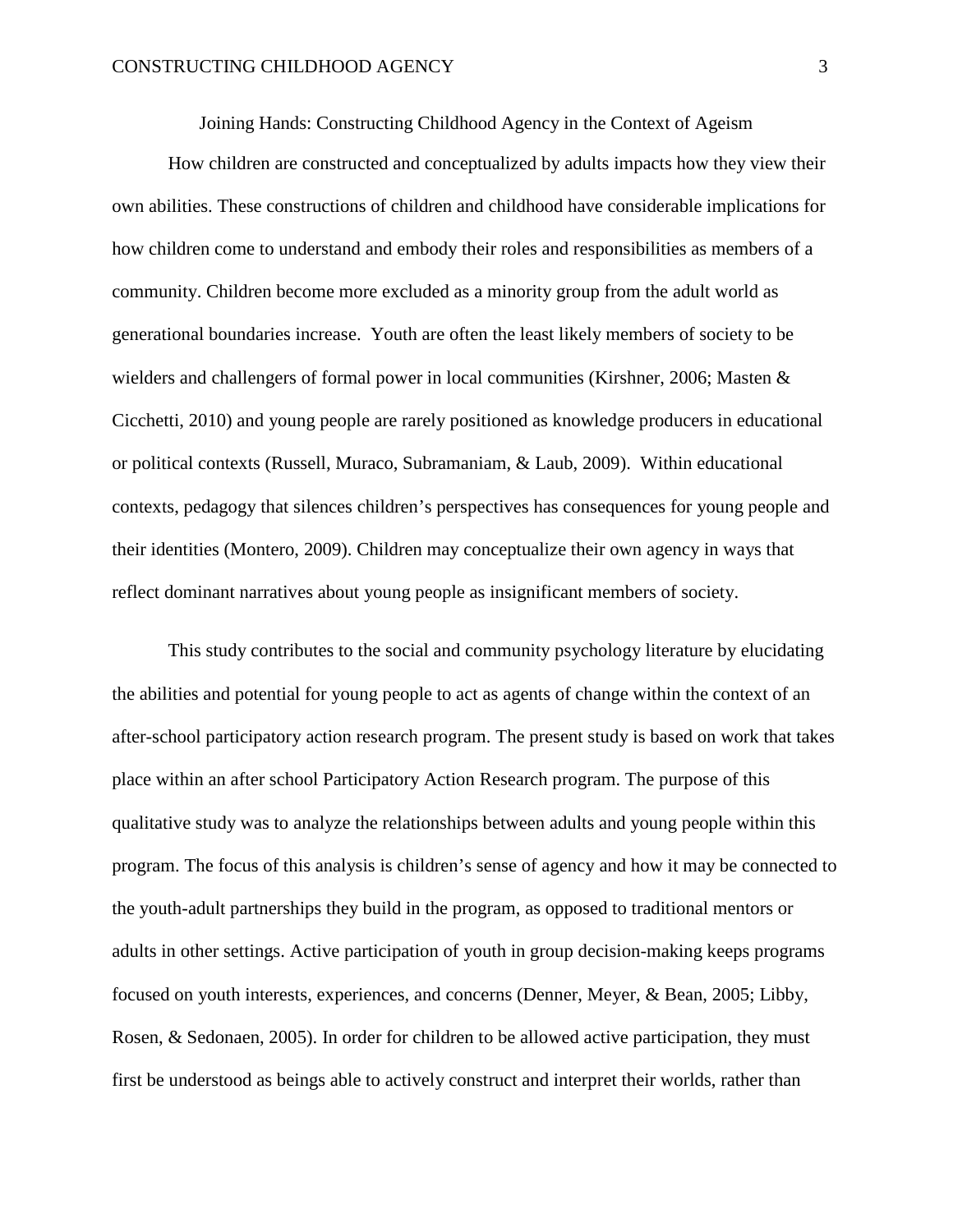passive recipients of culture (Mead, 1934; Piaget, 1952; Vygotsky, 1978). Assumptions of what it means to be a child often presume uniformity, incompleteness, and underestimation.

# **Constructions of Children**

Children are socioculturally constructed with the assumption of uniformity. Childhood, a stage of rapid physiological and psychological development, is a unique social identity group in that it is temporary and no human being escapes it, albeit with various experiences (Qvortrup, 1994). When children's behavior is at odds with adult expectations of children's lives, all children suffer the consequences as they are more marginalized. This springs forth as a result of emphases on the commonality of childhood. There are certainly commonalities, but childhood varies culturally, economically, and politically. What it means to be a child and experiences of childhood shifts historically, cross-culturally, and generationally, and age intersects with other social identity categories to create multi-layered and diverse experiences of childhood (James & James, 2004).

Not only are children constructed as uniform, they are also constructed as incomplete relative to adults. In the US, children are socioculturally constructed within dominant institutions in terms of their futurity, that is, what kind of adult they are on the way to becoming (Wyness, 2000). Childhood is viewed as a preparatory stage for adulthood rather than a stage in its own right. Change and continuity must be recognized: all adults were once children, and most children will unavoidably become adults. However, adulthood is seen as complete, meaning children are not seen as having full personhood. They are in a state of becoming rather than being (Lee, 2001). Children are often constructed as not yet ready for involvement in the kinds of efforts required to effect social change (Cockburn, 2013). They are expected to transition from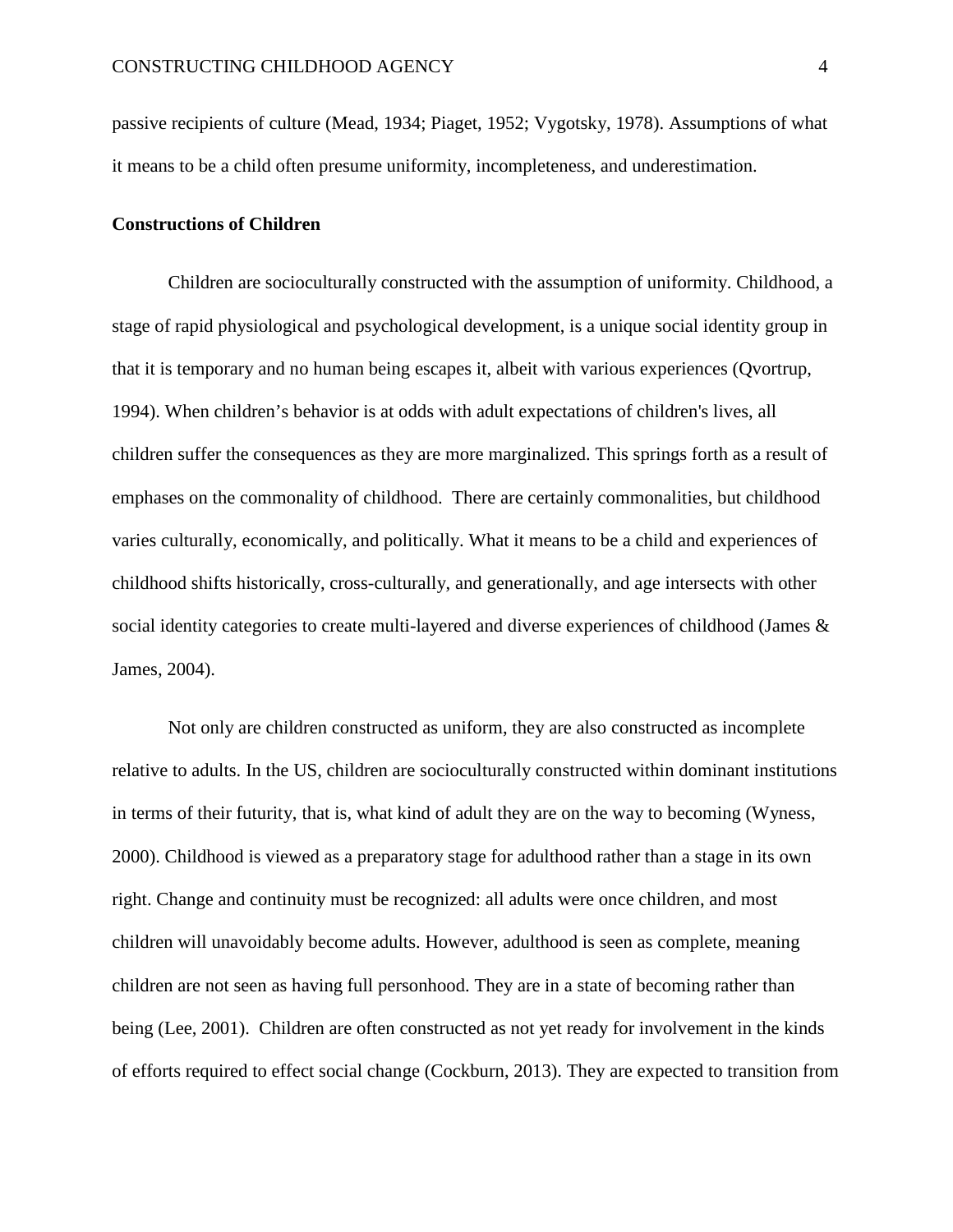their present place in society as non-citizens to achieve future citizenship status in adulthood. Young people inevitably assume roles in the adult population as workers, citizens, and voters, but until reaching that place in society they have no authoritative power.

Similarly, children are constructed as dependent, incapable of exercising full responsibility. Society does not acknowledge children as social actors, i.e., people with an informed and informing view of the world (James & James, 2004). In fact, young people tend to only be recognized as additional units, i.e., members of families. In some circumstances youth require aid, but they also benefit from autonomy and exercising their rights. Marshall (1950) identifies three types of rights: political, civil, and social. Political rights include the ability to vote or strike. Civil rights such as free speech, justice, or the ability to own property ensure personal freedom. Finally, social rights entitle individuals to welfare and education. Children appear to be limited to civil and social rights, and have no political power (Marshall, 1950). Despite being prevented from some forms of civic participation (e.g., voting), young people are highly cognizant of social and political issues and many are developing social and political competence through direct involvement in efforts to change social and political systems (Christens & Peterson, 2011). Christens and Dolan (2010) stress the importance of direct experiences. For these young people with a lack of social citizenship, status, and personhood, there is an absence of opportunities for participation. To further address these sociocultural constructions, phenomena including identity, relationships, power, and empowerment must be defined.

# **Identity**

Children's acknowledgment of their own agency is one portion of their identity construction. Selves and identities are social products of an ongoing process of discovering who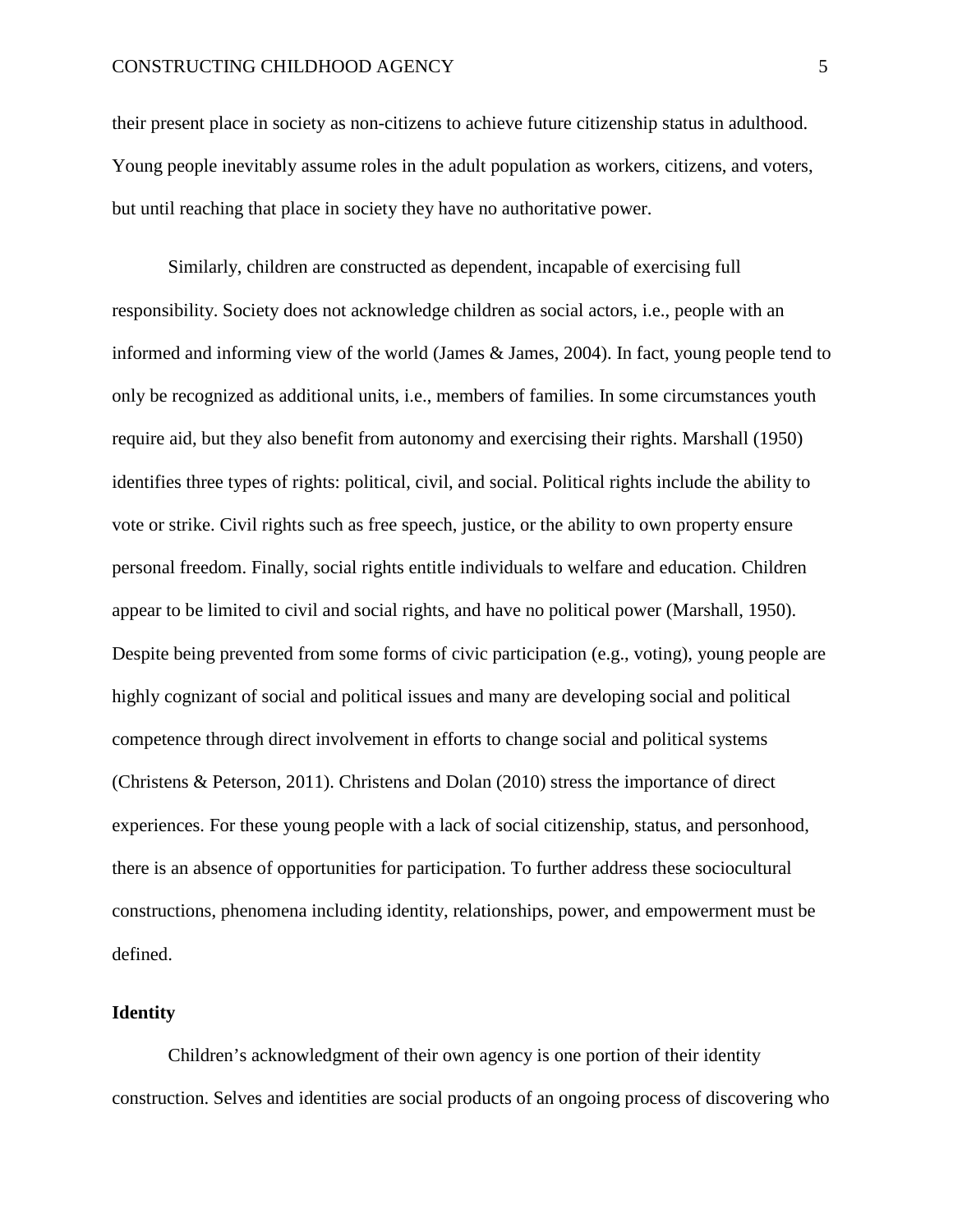we are through social interactions with others (Jenkins, 1996). These are never fixed but constructed and reconstructed every day (Atkinson & Housley, 2003; Blumer, 1969; Charon, 2007). Identity is composed through three different orders: individual, interactional, and institutional. Individual identity is constructed through interactions, which are typically controlled through institutionalized norms. Therefore identity construction, which includes realization of agency, relies heavily on relationships that are normalized in societal order. Through the law, interactions between adults and children are encapsulated, routinized, and systematized (Qvortrup, 1994). Law is the key mechanism through which social structures and practices surrounding education, health, family, and criminal activity take place. The nature of any society is a product of the interaction between the structures, thoughts, and ideas that bind people together, personally, socially, and culturally. The way people organize themselves and are organized reflect the way society wishes to structure relationships between adults and children. Intentional and unintentional actions and interactions between children and adults are responsible for establishing generational relations, which in turn constitute how children grow up to comprise the adult population.

#### **Relationships**

Relationships are not just external components that humans inhabit, but the platform for the construction of identity (Kegan, 1982). Relationships are a complex multifaceted phenomenon incorporating dimensions of voice, emotion, instrumentality, and partnership. Adults have traditionally formed relationships with youth in order to protect, counsel, and instruct young people as they move through the tasks of adolescence (Hine, 1999; Hollingshead, 1949). However, unless youth feel their ideas are considered, it is unlikely they will believe their voices are valued by adults. Therefore, it is the challenge of the adult to be attuned to the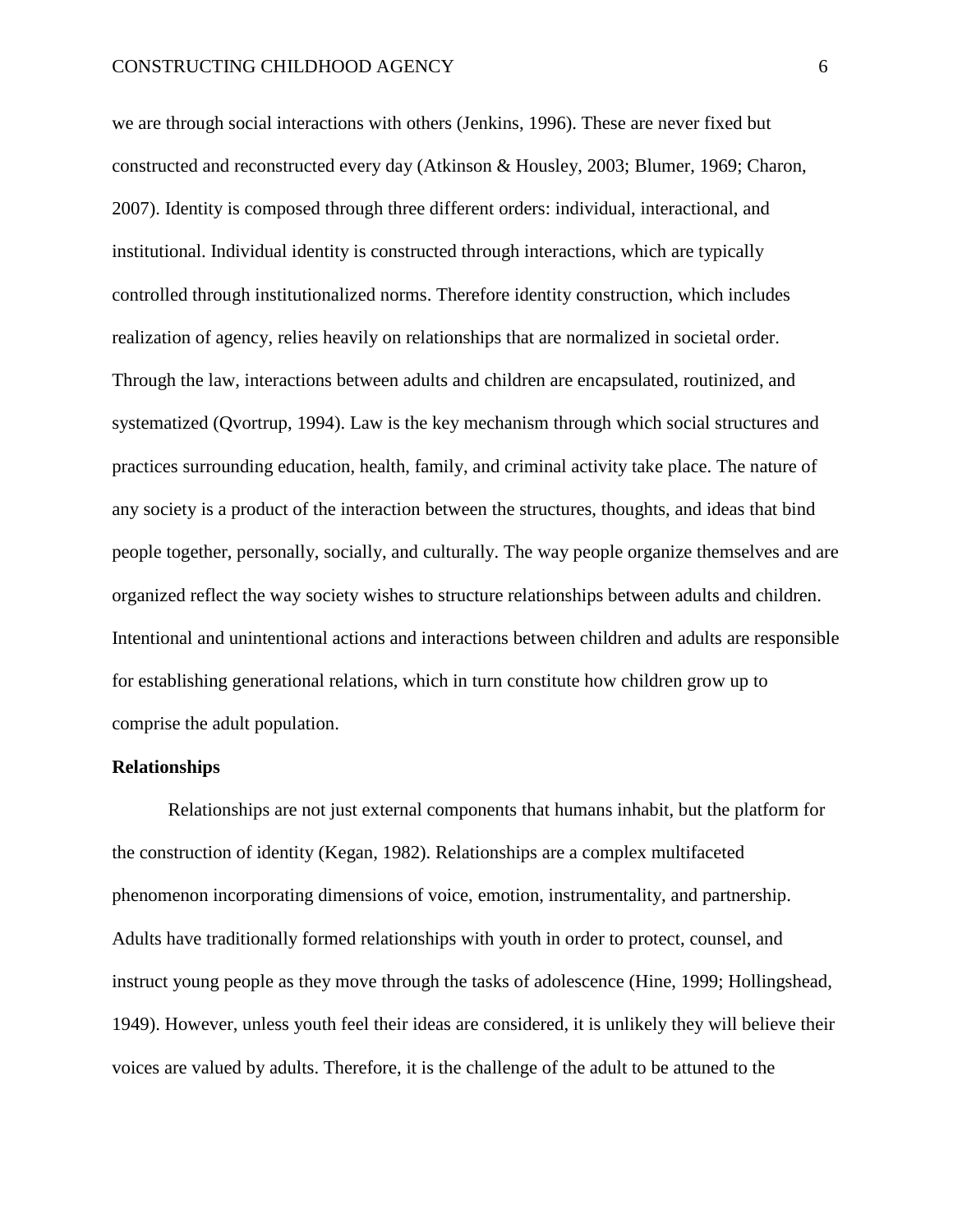emotional state of youth and their capacities for trusting and relating to adults (Zeldin, Larson, Camino, & O'Connor, 2005). Relationships are typically power-imbalanced, stifling youth's influence.

# **Power**

Agency is one's ability to have power and make change. Power is not fundamentally situated within individuals but emerges within relational spaces (VanderPlaat, 1999). It is not something one possesses but something exercised through interaction (Speer & Peterson, 2000; Wilke & Speer, 2011). Conceptually separating children as a group different from others fuels perpetual divisions that label young people as unlike adults. Among other imbalances of power, the law divides adults from children as youth are given the status of minors. Unequal power distribution also includes the power of definition, for adults determine how childhood is defined (Gordon, 1989; Kitzinger & Kitzinger, 1989). Adults attempt to control and dictate what is right and proper for children to be.

One of the many hierarchical platforms children experience occurs in schools. Above knowledge, children learn their social place through educational norms, or hidden curriculum (Bernstein, 1971). Hidden curriculum is defined as all things learned in school in addition to official academic curricula (Meighan & Siraj-Blatchford, 1997). Vallance (1983) identified five sets of rules: relational, structuring, protecting, personal, and etiquette. Etiquette, personal, and structuring rules are cultural and do not relate to the current study. Protecting and relational rules, however, reinforce constructions of children that creates a hierarchical divide between adults and young people. According to Thorne (1987), the goal of socialization is to teach obedience. Those who obey the system are assigned labels: well-

behaved/benevolent/desirable/good. Social regulation functions to organize behavior and social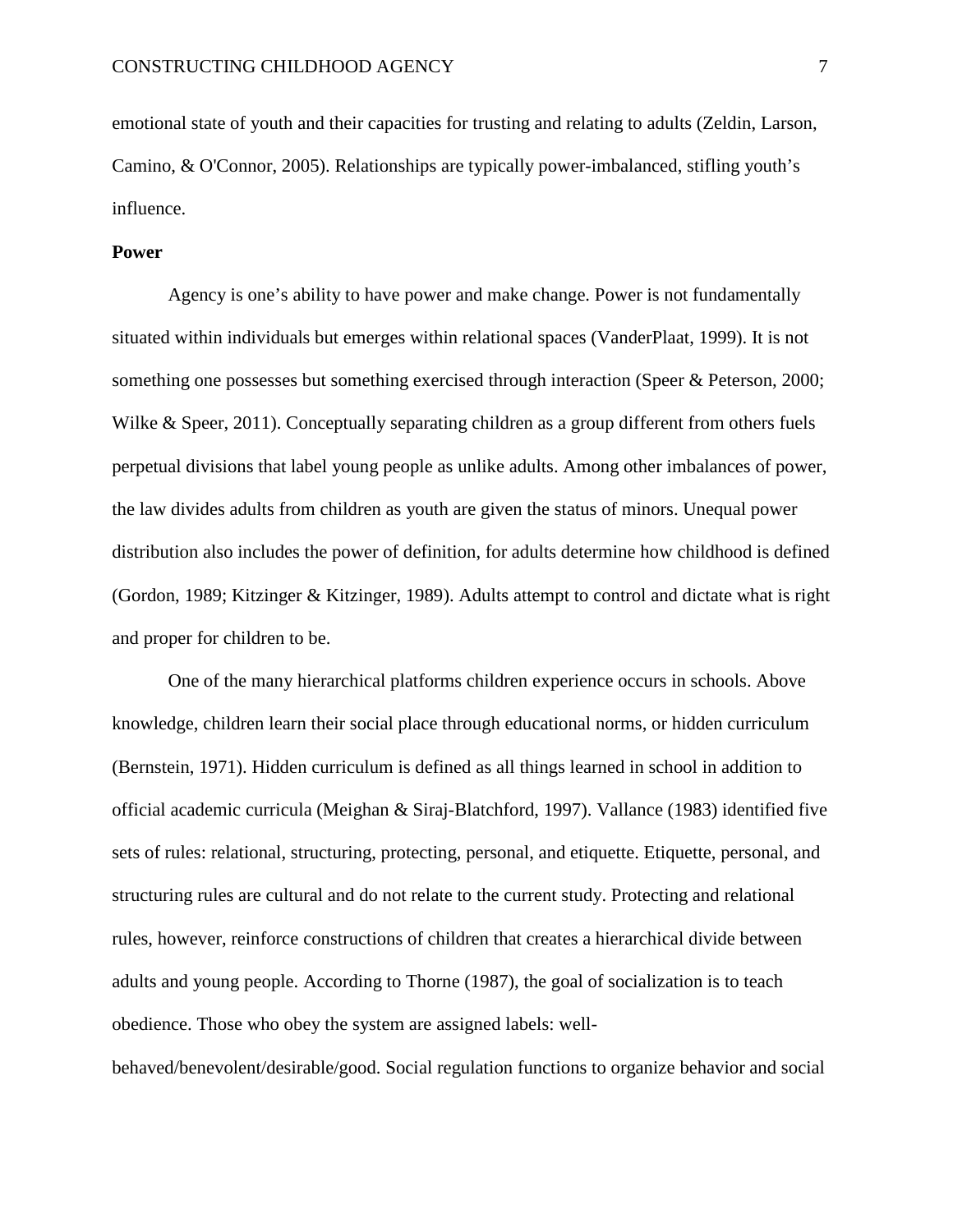#### CONSTRUCTING CHILDHOOD AGENCY 8

life in school. In Thornberg's study (2009), pupils even expressed the belief that they were lacking the ability to live harmoniously without adults' explicit rules. They viewed themselves as dependent on adults and these rules in order to function. Most school and classroom policies are developed by adults, and youth are expected to conform to them. It is important to note, youth rarely have a voice in the development or revision of such rules (Schimmel, 2003). Youth are seen as non-questioning and non-participating, as no critical discussion takes place.

Adults must question and reflect on their own assumptions about youth and their roles before being able to join with them as partners (Camino, 2005). There is growing recognition that adults cannot be counted on to represent the needs and concerns of youth (Landsown, 2001). Adults generally expect too little of youth and fail to recognize the full potential of young people in community organizing (Christens & Dolan, 2010). Although few studies address it, when adults are engaged as partners in collective action with youth, the adults also benefit developmentally, psychologically, and behaviorally (Camino 2005; Ginwright 2005; Gutierrez, 1995). There are various ways children influence adults including access to play, memory, and enlarged range of emotions (Thorne, 1987). The abilities children possess to influence adults are underestimated due to previously addressed constructions, which are further reiterated by power hierarchies and divisions.

#### **Empowerment**

To combat such power imbalance, adults may foster relational empowerment (Christens, 2011). Empowerment can be defined as increased access to resources that affect one's life (Rappaport, 1987). More importantly it is a move towards collaboration of individuals, organizations, and communities to achieve greater social justice and community wellness (Rappaport, 1981). Empowerment as action is defined as an "intentional, ongoing process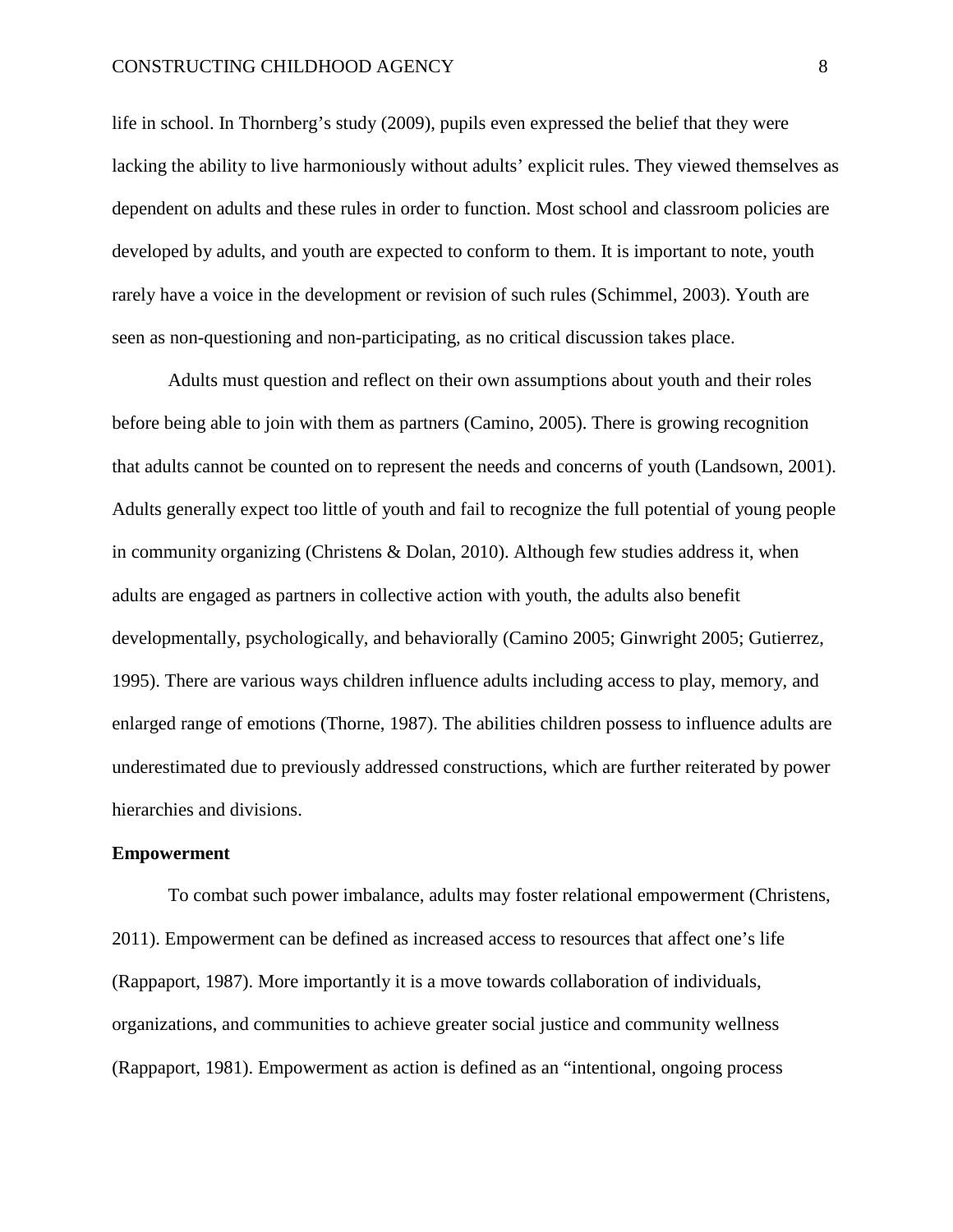centered in the local community, involving mutual respect, critical reflection, caring, and group participation, through which people lacking an equal share of valued resources gain greater access to and control over those resources" (Cornell Empowerment Group, 1989, p. 2). Lerner and colleagues' (2003) study of empowerment, resilience, and positive youth development identified five areas of benefits for children: confidence, competence, caring/compassion, connection, and character. Langhout, Collins, and Ellison (2013) identified five relational empowerment factors: collaborative competence, bridging social divisions, facilitating others' empowerment, mobilizing networks, and passing on a legacy. Collaborative competence is classified as the ability to act as a part of a group (Ginwright, 2007; Kieffer, 1984: Russell et al., 2009), and bridging social divisions enhances trust across difference (Watkins, Larson, & Sullivan, 2007).

Consistent support for youth voices is a foundation for strong relationships. Child-adult relations help determine what children can speak about (Mannion, 2007). Student voice, the degree to which students help plan projects and take on real responsibilities, establishes a sense of ownership and increases student self-concept and political engagement (Serriere, Mitra, & Reed, 2011). Genuinely demonstrating respect for youth voices involves making time to solicit views of youth, listen to their opinions, and respond in non-judgmental ways. Attention to student voice is an important component for adults to act upon youth suggestions (Fiscus, 2003). Giving children opportunities to use their voices raises their self-esteem and self-image as learners, which in turn enhances their attainment. As valuable members of society, young people have the right to freely express an opinion and have that opinion taken into account. When teachers treat young people as individuals whose opinions matter, children and adults can freely and openly communicate. This is exemplified in schools with pupil councils that are taken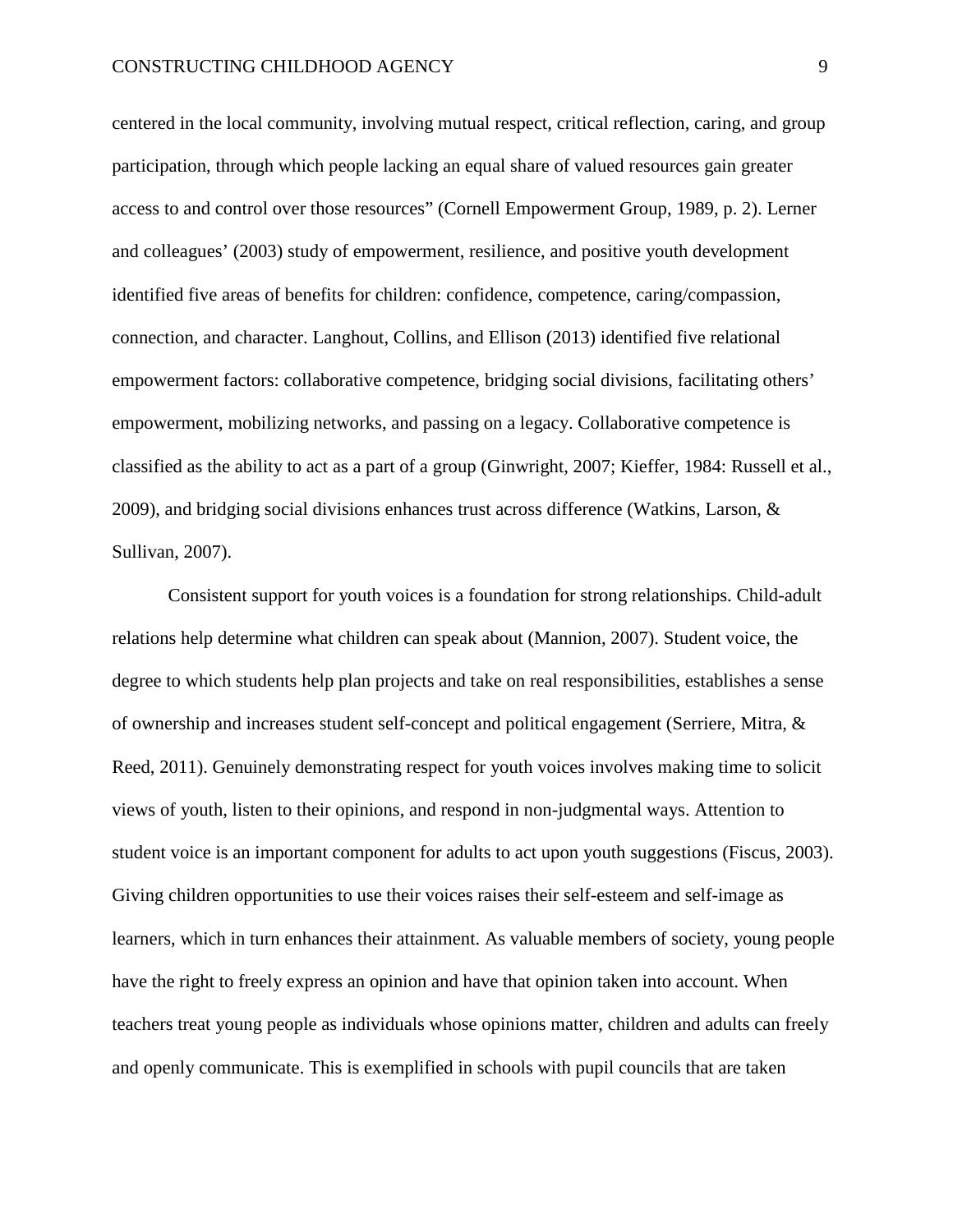seriously.

Active support of youth involvement requires establishing norms of respect and equality (Camino & Zeldin, 2002). A form of this empowerment includes depowerment, where elders do not give up power entirely, but rather learn how to balance youth need for autonomy and voice while providing instrumental and emotional support. As advocates for youth, adults are expected to consistently invite and encourage young people to be active and empowered participants. Adults balance three factors in their roles: affective nurturer and compassionate guide, instrumental teacher or coach, and partners as facilitators and co-managers (Zeldin, Larson, Camino, & O'Connor, 2005). Both parties must learn to balance, negotiate, and creatively adapt. Adults and youth share a common vision for responsibility and accountability for group decisions (Denner, Meyer, & Bean, 2005; Zeldin, Camino, & Calvert, 2003). Perceptions of children due to unbalanced hierarchical relationships demonstrate a need for empowering intergenerational relationships.

#### **Current Study**

Youth-adult partnerships are a form of intergenerational relationship in which both parties have the potential to contribute to decision-making processes, learn from one another, and promote change (Camino, 2000; Jones & Perkins, 2005). Purposes for youth-adult relationships include ensuring youth rights of participation in decision-making, promoting positive development of youth, and building community and civil society (Zeldin, Camino, & Calvert, 2003). Youth can be active agents in their own development, the development of others, and the development of community. Zeldin and colleagues (2005) stress the importance of empowering intergenerational collaborations in youth development. In their study, decision-making was the most common way students discussed empowerment.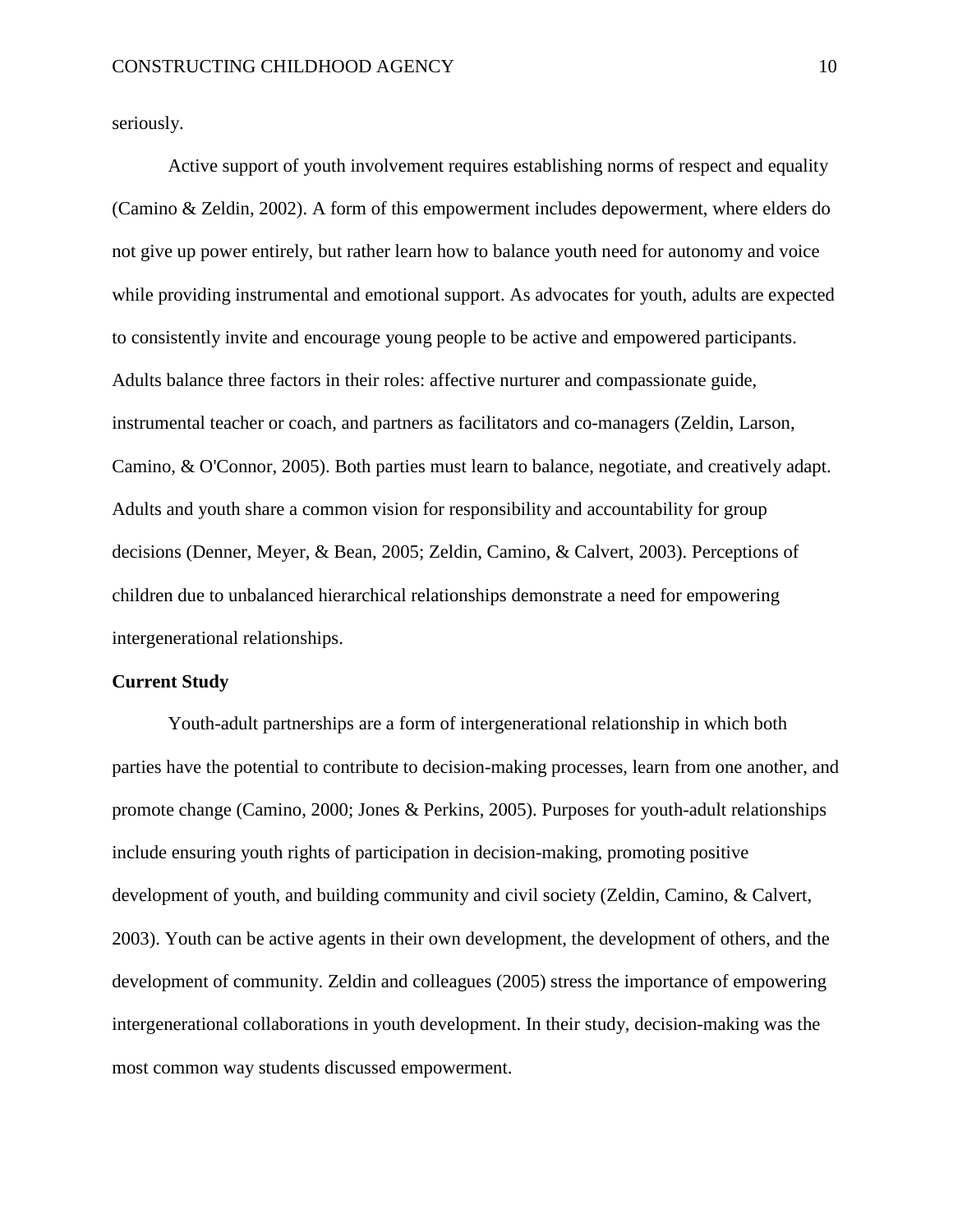Participatory Action Research (PAR) is one way that adults can empower children. PAR is undertaken by multi-generational cooperatives to examine conditions of social injustice through social theory with a devoted commitment to social action (Torre & Fine, 2006). It is not a method, but a radical epistemological challenge to the traditions of social science. The goal of PAR is to challenge hierarchical assumptions about who is the expert, and acknowledge that those who experience oppression hold a certain wisdom. Collaboration with youth, the elderly, or other oppressed groups is too often labeled nice. An emphasis to counter that assumption is supported by the mission to struggle alongside oppressed populations rather than be charitable towards such people in a potentially patronizing way.

From what is known of social perceptions of children as uniform, incomplete, and incompetent, identity construction through relationships, and power imbalance, there is a need for empowering intergenerational relationships in order for youth to develop and practice their agency. Children are constructed as similar, despite their contextually diverse lives, as not fully human, and as incapable. Adults are largely responsible for these constructions due to societal power imbalance. These perceptions influence youth-adult relationships and therefore the identity and agency development of young people. Such youth-adult partnerships must shift to empowering support of youth involvement and acknowledgement of student voice in order to create a platform where youth are able to realize their agency. The present study aims to make connections between the constructions of childhood and these phenomena. Rather than only know adult perspectives of youth capabilities, young people should be directly involved in such Participatory Action Research. In this study, both youth and adults reflected on the abilities of young people.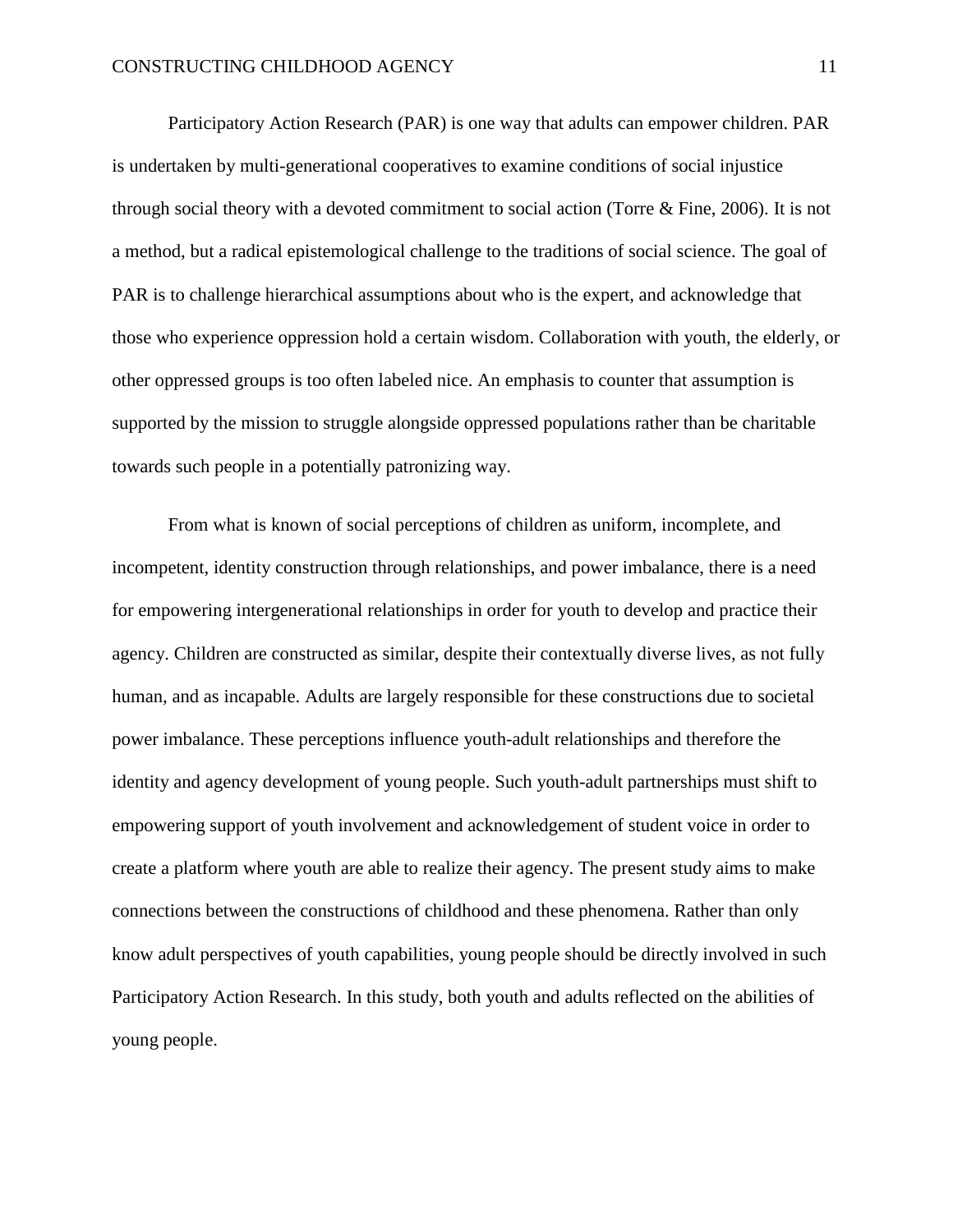#### **Method**

# **Participants**

Maplewood Elementary School, a low-income public school located in an unincorporated area on the central California coast, has a student body that is about 80% Latina/o, and most students come from poor and working class families. The PAR program, called Change 4 Good, engages about 20 fourth and fifth graders per year in learning about and conducting action research to address an issue they identify in their school. Students learn research skills, engage in systems-level thinking, and strengthen communication skills. This culminates in the completion of a mural (see Appendix A). The current study focuses on the interactions and relationship building through the process, rather than the social justice artwork itself. The students involved in this study were 10 to 11 years old. Of the 16 participants, 14 were Latina/o and 2 were biracial (Latina/o and White, and African American and White). The adults involved included a White female graduate student with a background in school social work, a White female university faculty member with a background in community social psychology, a Latina graduate student, and four undergraduate research assistants (RAs), all of whom were from a local public university. The four undergraduate RAs self-identified as a Latino man, a Chinese American woman, a Chicana, and a White woman, respectively. All were members of the Change 4 Good program and consented to partake in the study.

# **Data Collection**

This study drew upon multiple forms of data, including ethnographic field notes and semi-structured interviews with the program participants and facilitators. One-on-one semistructured interviews with the adults and children involved in the Change 4 Good program were conducted and transcribed (See Appendix B). Interviews were conducted by a female facilitator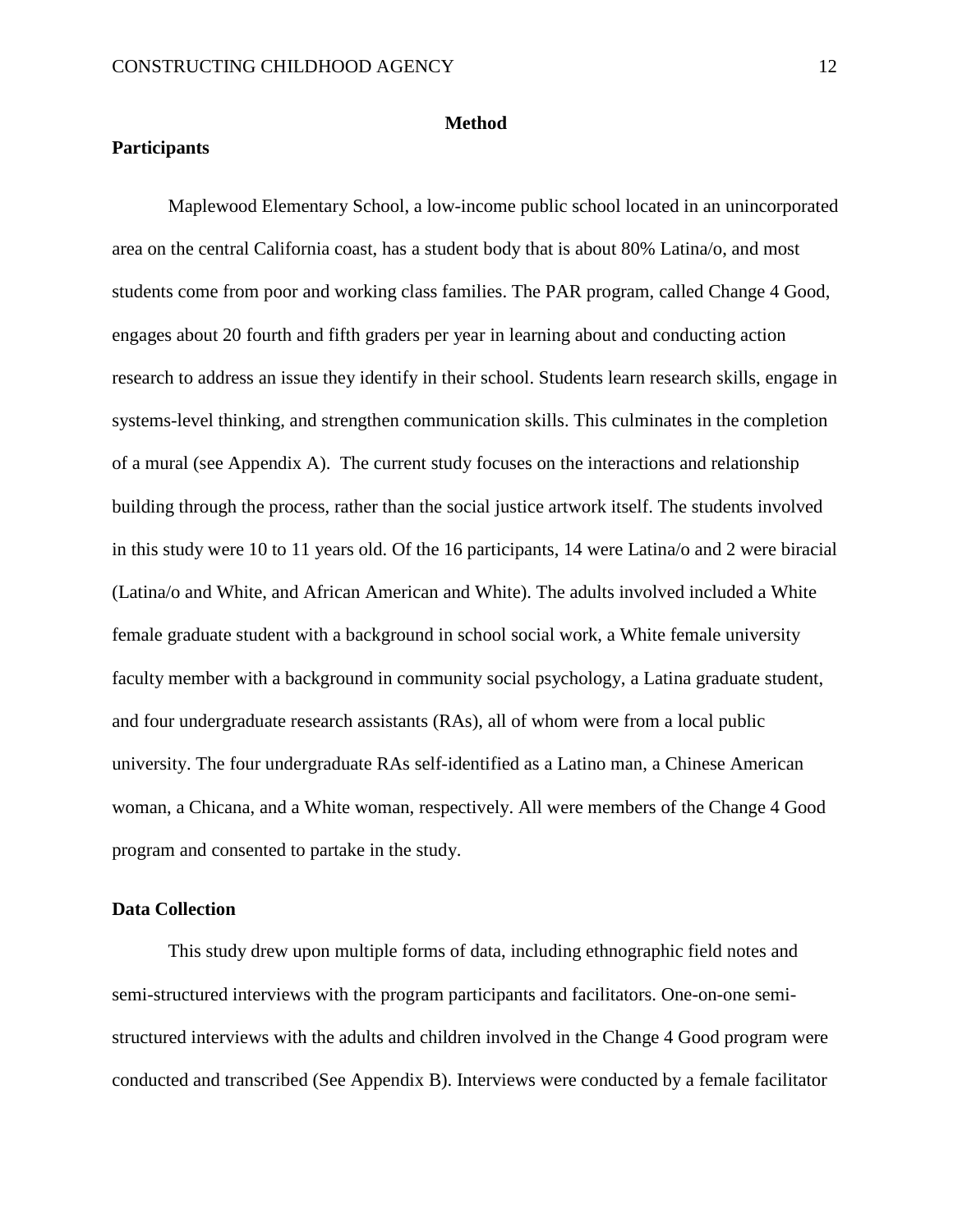#### CONSTRUCTING CHILDHOOD AGENCY 13

of the program following its completion. In addition to interviews, the field notes of those who worked in the program were analyzed. These ethnographic field notes were completed within 72 hours of each weekly one-hour program session. It was in these weekly sessions that the students learned research skills in order to identify issues in their school that would contribute to themes for the mural. Graduate and undergraduate facilitators organized activities and recorded in field notes summaries of the exchanges between children and adults.

#### **Data Analysis**

Data analysis for this research utilized a combination of deductive and inductive line-byline qualitative coding. A qualitative codebook was constructed to identify patterns of thoughts, interactions, and behaviors among children and adults involved (see Appendix C). Such deductive codes included ideology of immaturity (Thornberg, 2009; Wyness, 2000), hidden curriculum (Thornberg, 2009), self-reflexivity (Freire, 1970), bridging social divisions (Christens, 2011), collaborative learning (Christens, 2011), and children's influence on adults (Thorne, 1987). Although data was collected and analyzed from field notes and interviews, only data from the latter are included in the results. I, as a researcher who was not involved directly as a facilitator of the program, used a social psychological lens to organize my theorizing, and my work in this area is grounded in the childhood studies literature.

#### **Results and Discussion**

Using the six deductive codes, three overall themes were used to organize the data: adult views of children, youth views of adult perceptions, and the balance of those two impressions through power-sharing collaborative relationships. Adult views were either negative (i.e. underestimating youth abilities) or positive (i.e. recognizing those abilities). Youth views of adult perceptions were typically negative, addressing the constructions of outsider adults in their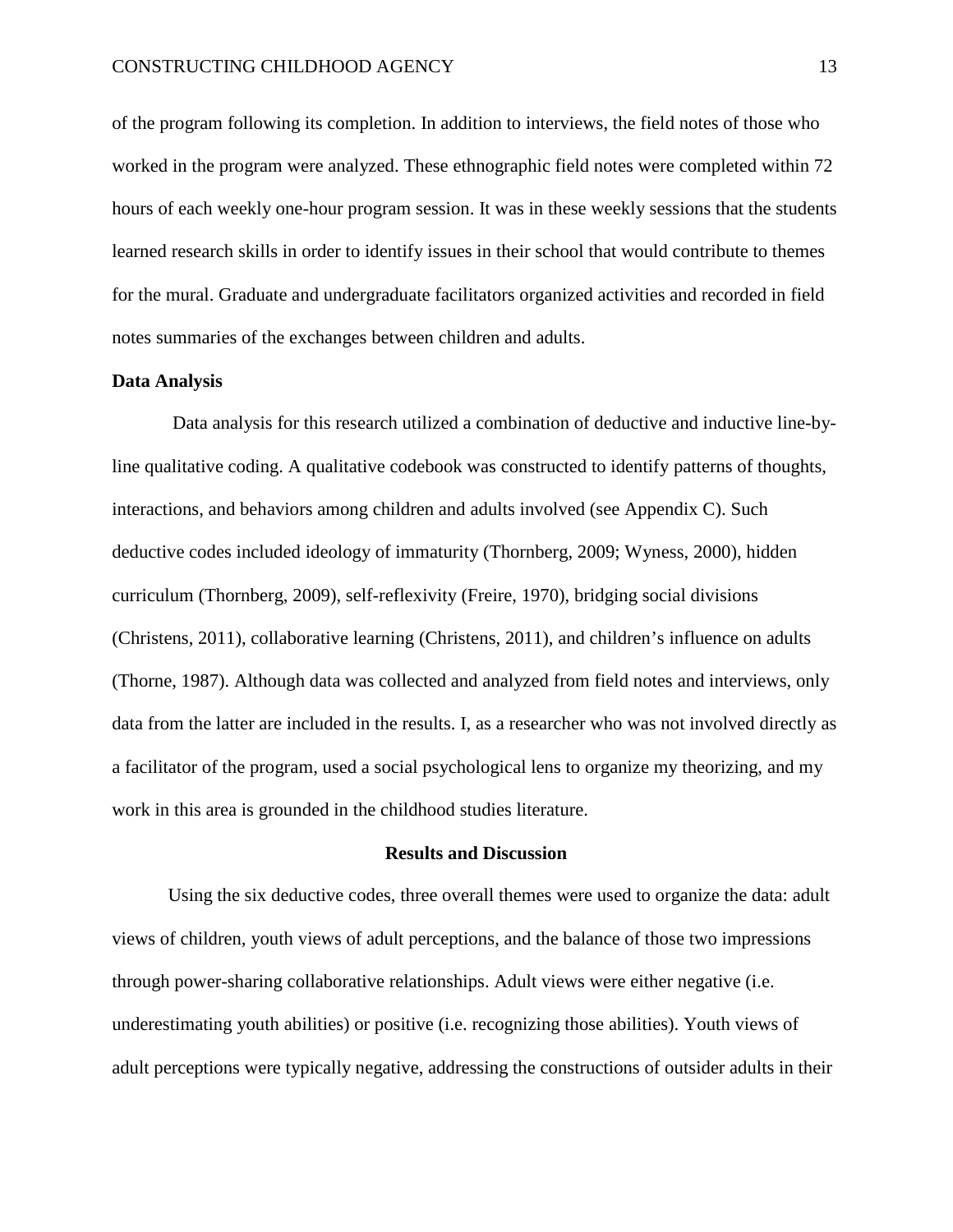lives. The balance found in these relationships springs from working collaboratively in an empowering setting.

# **Adult Views of Children**

Adults demonstrated either a negative or positive view of children's abilities. Negative views, or underestimations, were based on constructions of uniformity, incompleteness, and incompetence, whereas positive views pushed back against these constructions. The common factor that determined positive or negative views depended on whether the adult was schoolbased or program-based. There is an important distinction between adults that work directly with children and those who are more distant. School-based adults included those who were outsiders within the program, meaning they did not interact directly with the children. Such adults included the teacher, principal, and superintendent. Program-based adults, or insiders, were those who did work directly with these young people. This group consists of the undergraduate and graduate students who facilitated the program.

**Underestimation.** This theme emerged from adult perceptions of children's abilities based on the assumption that young people are not capable of understanding advanced concepts. Terry is the Superintendent of the school district in which Maplewood Elementary resides. She says she works very indirectly with the Change 4 Good program. When asked if there was anything that surprised her about the children's work in the program, this was her response.

I was surprised, really, at the depth of what they came up with so, this isn't a "cutesy" mural … in fact, it was a little TOO bold for me at one point… I don't know if I want that it's a- it's a playground!

Here is an example of an outsider adult reflecting on the finished product of the mural. She mentions being surprised at the depth, which implies expectations that children are not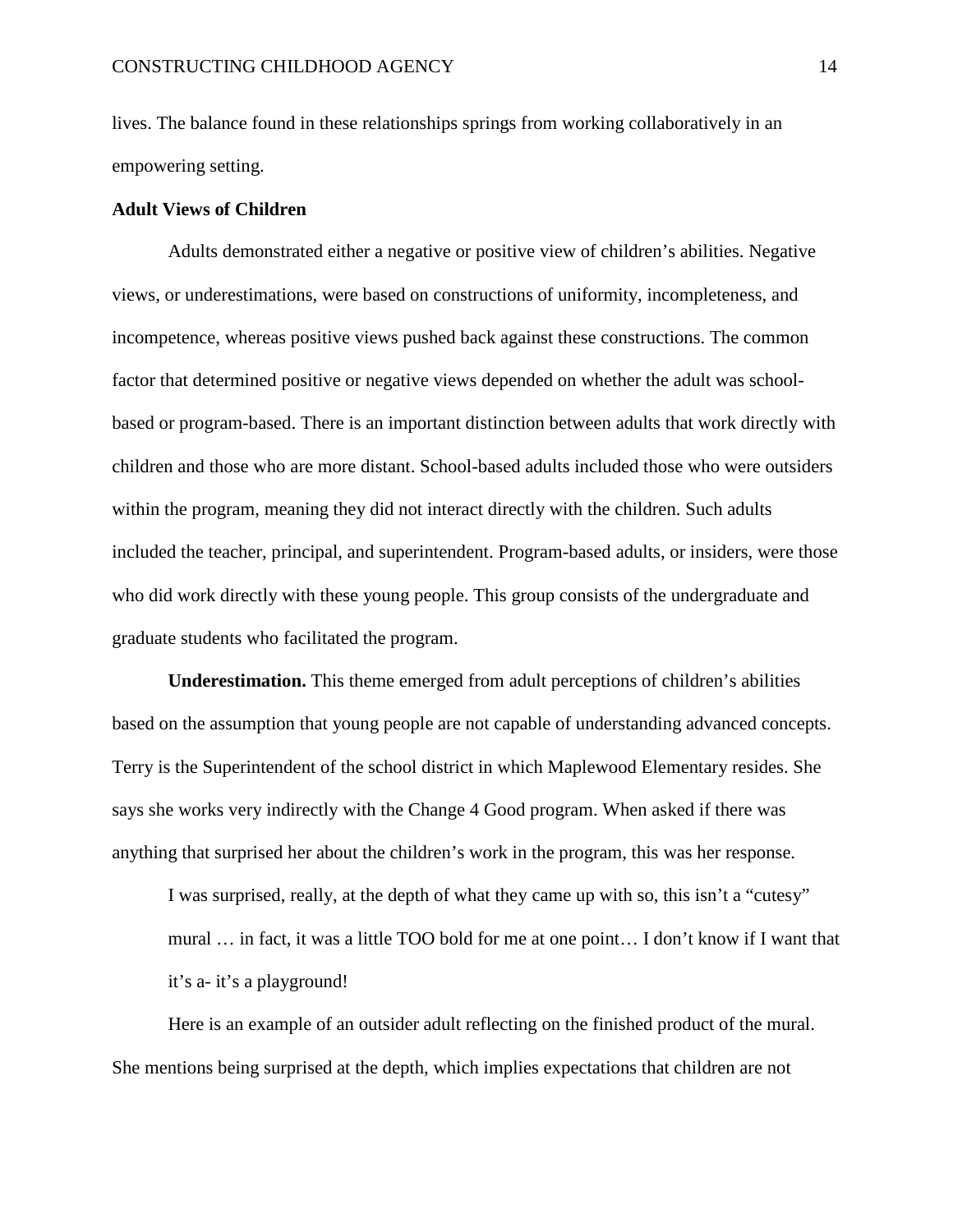capable of understanding deep topics. This assumption follows the sociocultural construction of children as incompetent. She also believes that it is not cutesy, which also supports that expectation of immaturity with the construction of children as incomplete. Finally, she displays discomfort at the thoughts of the mural being located at a playground because it is "too bold." That final assumption encompasses all three constructions. Her statement implies that children are alike and should therefore be surrounded by similar surroundings. This idea is present with other adult interviewees as well, as adults assume children should only be surrounded by happy or uplifting messages. She is implying simultaneously that young people are incomplete and incompetent, unable to make "bold" (critical) statements or understand abstract concepts.

**Rules and structure.** Hidden curriculum refers to teachings unrelated to academic criteria, for social regulation and moral socialization (e.g., the golden rule: treat others as you want to be treated, raise your hand, or wait your turn). Here, Gary, the Principal of Maplewood, answers a question about what a child's primary role is in school. According to his description about his involvement in the program, he did not participate with the students much.

Well their primary role is to WORK. Their primary role is to work, learn how to read, learn how to write, learn how to THINK, learn how to behave well.

He says it is their job to learn how to work, to read, and to write. Certainly, these are typical goals in the world of education. However, he also adds it is a child's job to learn how to think and to learn how to behave well. There is probably a hope that young people are thinking critically in school, but that also means their thoughts are being shaped. Consistent with Freire's (1970) concept of the banking model of education, this statement indicates the power in educational systems where children are viewed as empty vessels to be filled with information, rather than a dynamic part of the process. As for learning to behave well, with time constraints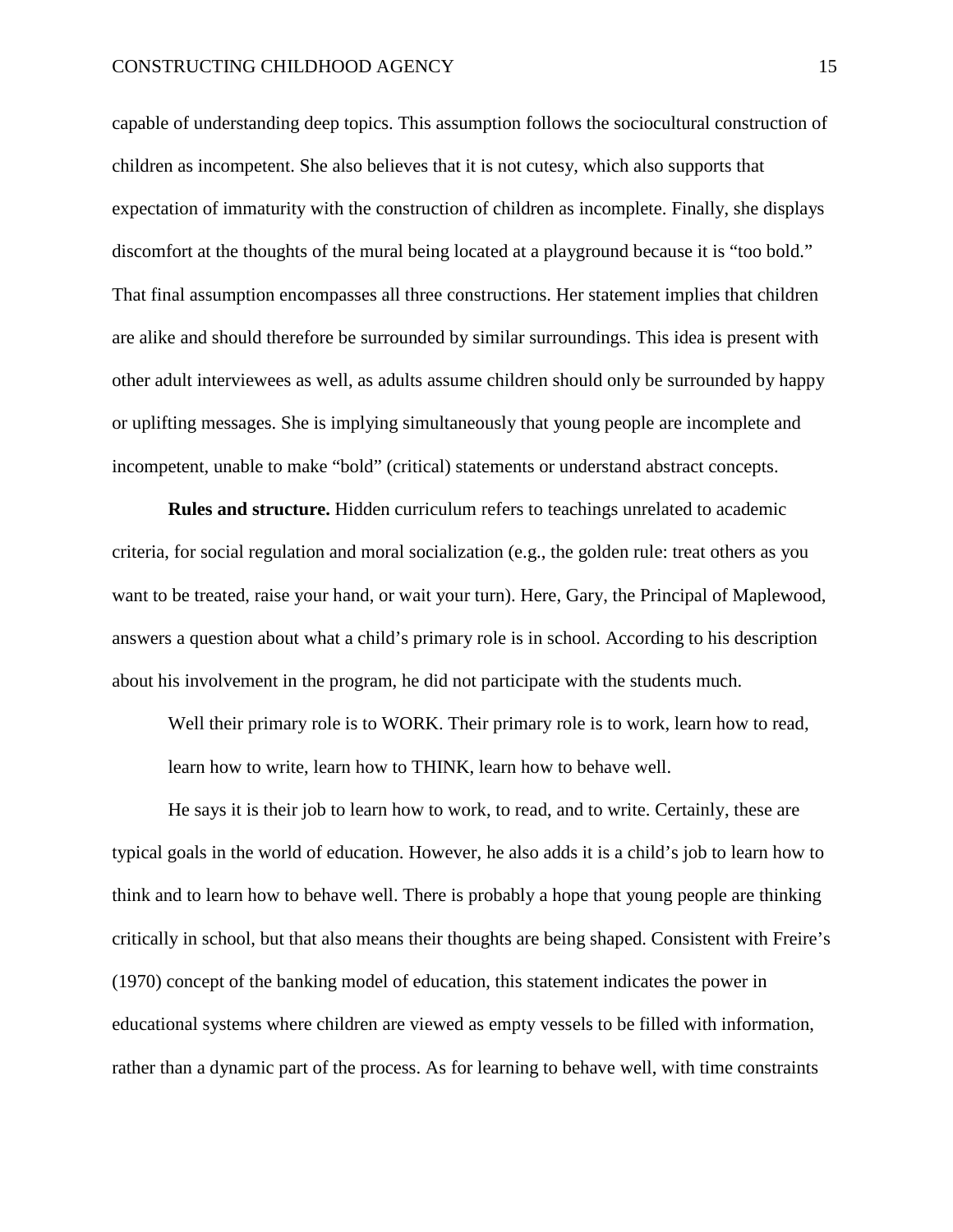#### CONSTRUCTING CHILDHOOD AGENCY 16

and class sizes, social regulation is used to help a school day run as smoothly as possible, but this also means young people are learning about what good behavior means. Gary's statements presume all children will have the same experience in school; that they are not yet complete people as they are being filled with information, and that they are not capable of understanding their actions as they must be controlled.

**Recognition of abilities.** Many undergraduate and graduate student assistants that worked with the young people reflected on how they were impacted by the youth involved in the program. Joyce, one of the graduate students, worked directly with the students and was involved in the creation of the mural. When asked if there was anything she learned about kids through the program that she had not previously known, she replied with the following.

You learn a lot about yourself through them… through how they challenge YOU, as an adult and:: through their diff- the different lens through which they view their world so I-I learned a lot from them.

We often label children as learners and adults as teachers. What Joyce, an insider adult, has done here is identify these young people as teachers of something and herself as a learner. This shifts the power hierarchy in which society is usually structured. Here, Joyce is shattering the construction of children as uniform, incomplete, and incompetent. She describes how children view the world through a different lens, based on their social positionality. This gives their various experiences value. As knowledge producers, she conceptualizes youth as valuable resources, challenging the typical construction of young people as merely consumers of resources. That change of perspective is vital in seeing young people as significant beings. Correspondingly, by picturing youth as people capable of challenging their elders, she is constructing them as competent as well.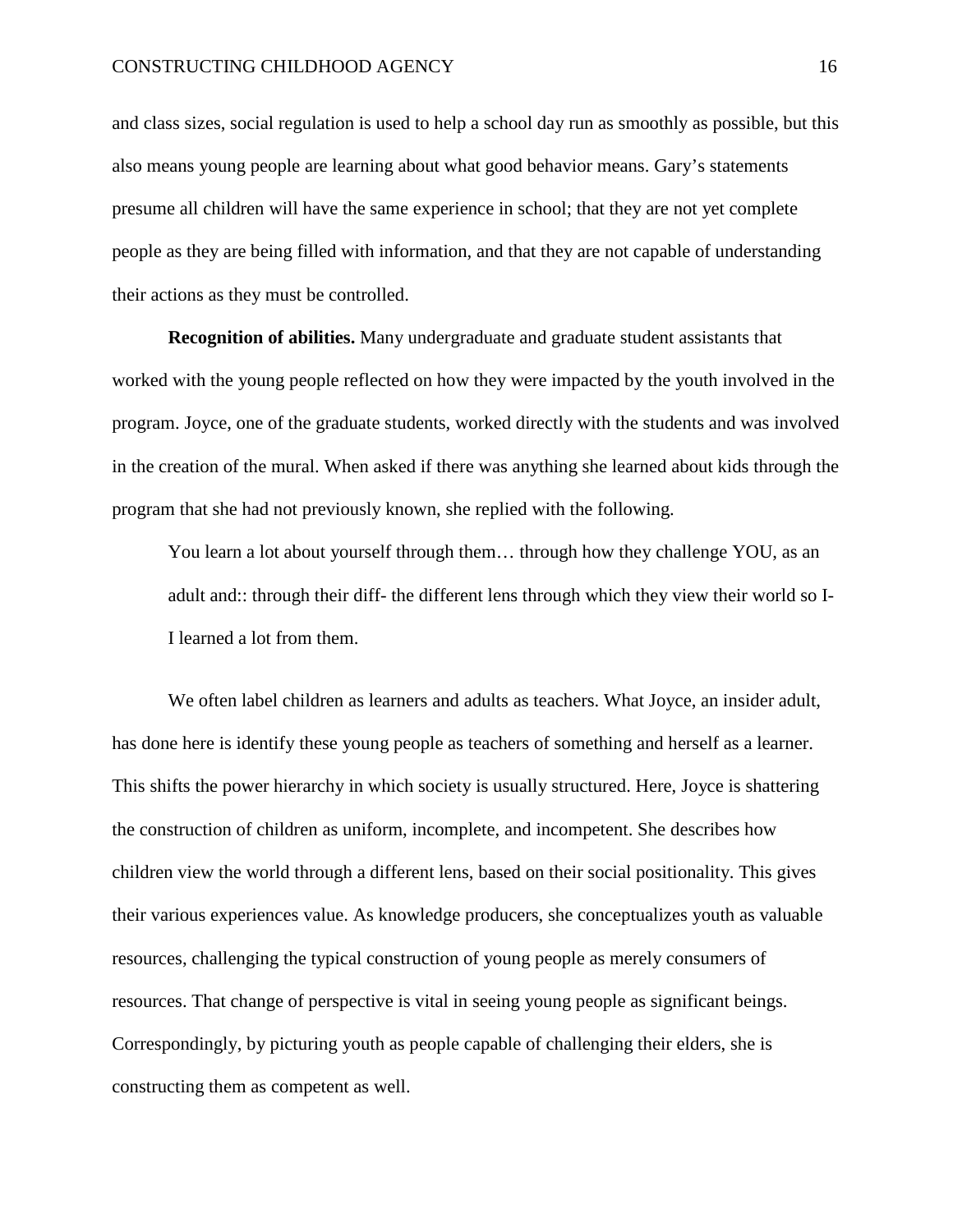In addition to reflecting on how they acknowledge children's abilities, adults mention how they think children view their abilities. Abby is one of the undergraduate students that works directly with the young people facilitating activities. When asked about what skills the children learn in the program she describes the following.

Just learning to think about themselves, as like, representatives of something bigger … the right to think of yourself as a valuable person and like to think of your own opinion as valuable … that you are, like, a worthwhile person … to be raised to think that you can make a difference and kind of be guided through how you can do that, and to be a critical person.

Abby conveys what she hopes the young people will see in themselves. This contrasts with what children face in other settings. As seen in the previous views from outsider adults, adults often assume children are not capable of representing anything more than childhood. Abby challenges that narrative as she says in Change 4 Good children learn to see themselves as "representatives of something bigger." Many do not encourage individual thought or empowerment. Adults in power may even claim they believe children can make a difference but rob young people of any opportunity to take on that role or use those skills. Abby mentions that the children gain a right to think of themselves as a valuable or worthwhile person. Social constructions of children as incomplete and incompetent rob them of this right. She also says that children learn to think of their own opinions as valuable. This is supported by the attention to student voice in the program. Finally, she states young people acknowledge they can make a difference and are guided through that process. Here she is alluding to the power-sharing nature of Change 4 Good. Unlike other programs where children may simply be instructed to be part of a project that sparks change, in this environment they are guided with empowerment. Consistent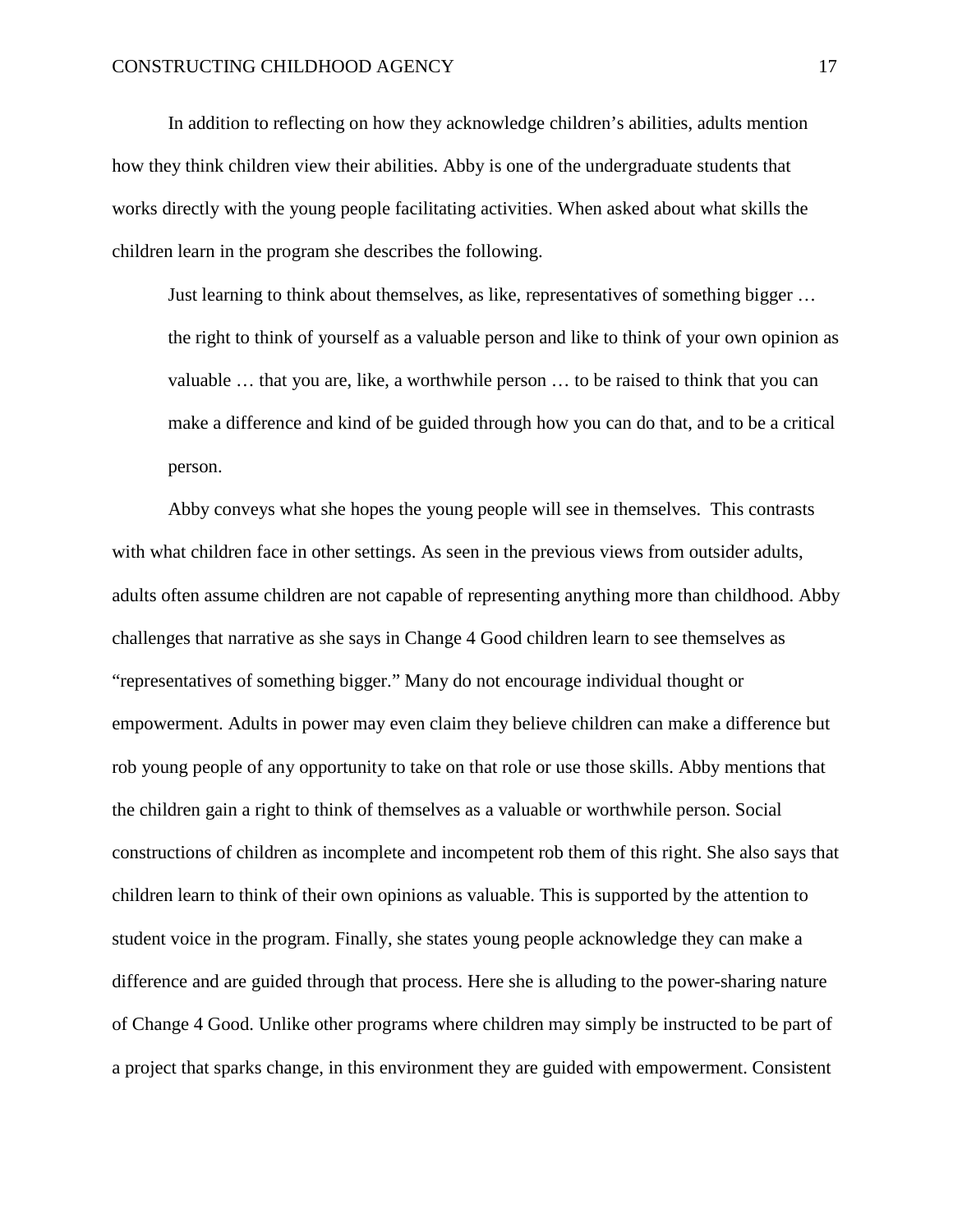with Rappaport's definition of empowerment, children in Change 4 Good gain access and control over resources that impact their lives through participation in decision-making processes.

#### **Children's Views of Adult Perceptions**

Youth views of their typical experiences with adults also reflect the socio-cultural constructions of young people as uniform, incomplete, and incompetent. The young people also address the dominant narratives that create a context where their voices are seldom taken seriously by adults.

Fay is one of the young people involved in the Change 4 Good program. She and the interviewer are discussing communities and power. After describing who makes decisions in groups and who has political power, the interviewer ("I") asks if those people listen to kids.

Um, I think.. I'm not sure 'cause like, I don't really watch the news that much so I'm not POSITIVE if they do or not But, the last time I saw the news, I saw that there… they talked to the PROGRAMS where the students are, but I've never heard that someone LISTENS to what children, or a child, about what they should do in the community (I:mmm) 'cause, to ME, I think that, some adults think that kids are not equal to.. um, adults (I:right) that adults are more advanced (I:mm) and that kids are barely learning (I:mm) but I think we're basically equal (I:mhm) but, the adults is just OLDER and knows a little::: tiny more (I:mhm) but you know, I think the kids, know the same, 'cause they're learning more things, and the adult has already learned them (I:mhm) I think, the kids SHOULD listen to like, the adult (I:mhm) but, it depends on what course the adult is steering them (I:mm) like if they're doing bad things, I would NOT listen to what those adults.. if they're doing good things and I see that they're RISING more to their.. I don't know uh, statur- or POWER (I:mhm mhm) or something, I WOULD (I:mmm), I think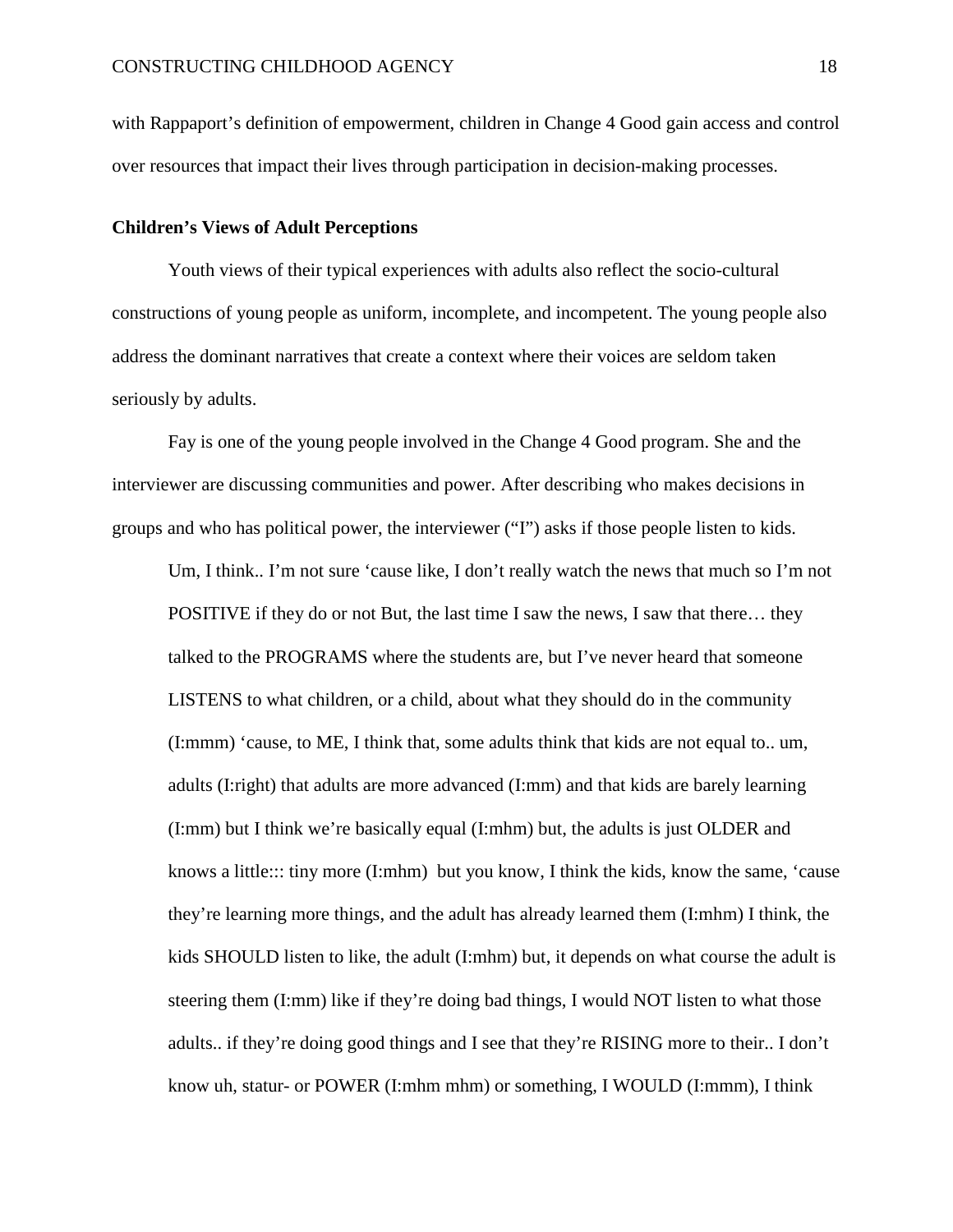that, the, the adults s-um.. probably would not listen to a chi- children but, I think, it depends on HOW the adult thinks.

Fay, a child, recognizes some adults do not view children as equal. This is a clear connection to the social construction of children as incomplete and incompetent. She ties this into her experience watching the news and hearing from the people in power from student programs, but notes that she does not hear from the actual children involved. Fay addresses age, saying she believes children and adults are equal and adults are just older. She mentions the power imbalance youth face as learners when adults have years of experience, that does not equate to young people being incomplete or incompetent. Furthermore, just as not all children are uniform, neither are adults. Fay argues kids should generally listen to elders, but adults are not inevitably wise or good. Finally, she says, overall, adults probably do not listen to children, but it depends on how the adult thinks. This is the epitome of attention to youth voice. It is entirely in the hands of adults to question their assumptions and challenge their thinking before being able to partner with young people.

Lucy is another child who was involved in the program for half of fourth grade and continued on through fifth grade. In her interview, she is asked about her understanding of the purpose of the Change 4 Good program.

I think it's to like have the community- a way to communicate with your community (I: mhmm) uhm, a good way to like spend your time and have fun and like, bring up ideas: and, you know, make your dreams possible cuz a lot of the time, you want to do something but you feel like it's impossible because you're just a kid (I: mmm) and the change for good program they made you feel like, you know even though you're a kid you can still do things (I: mhmmh) that adults would be able to do (I: mmm) uhm you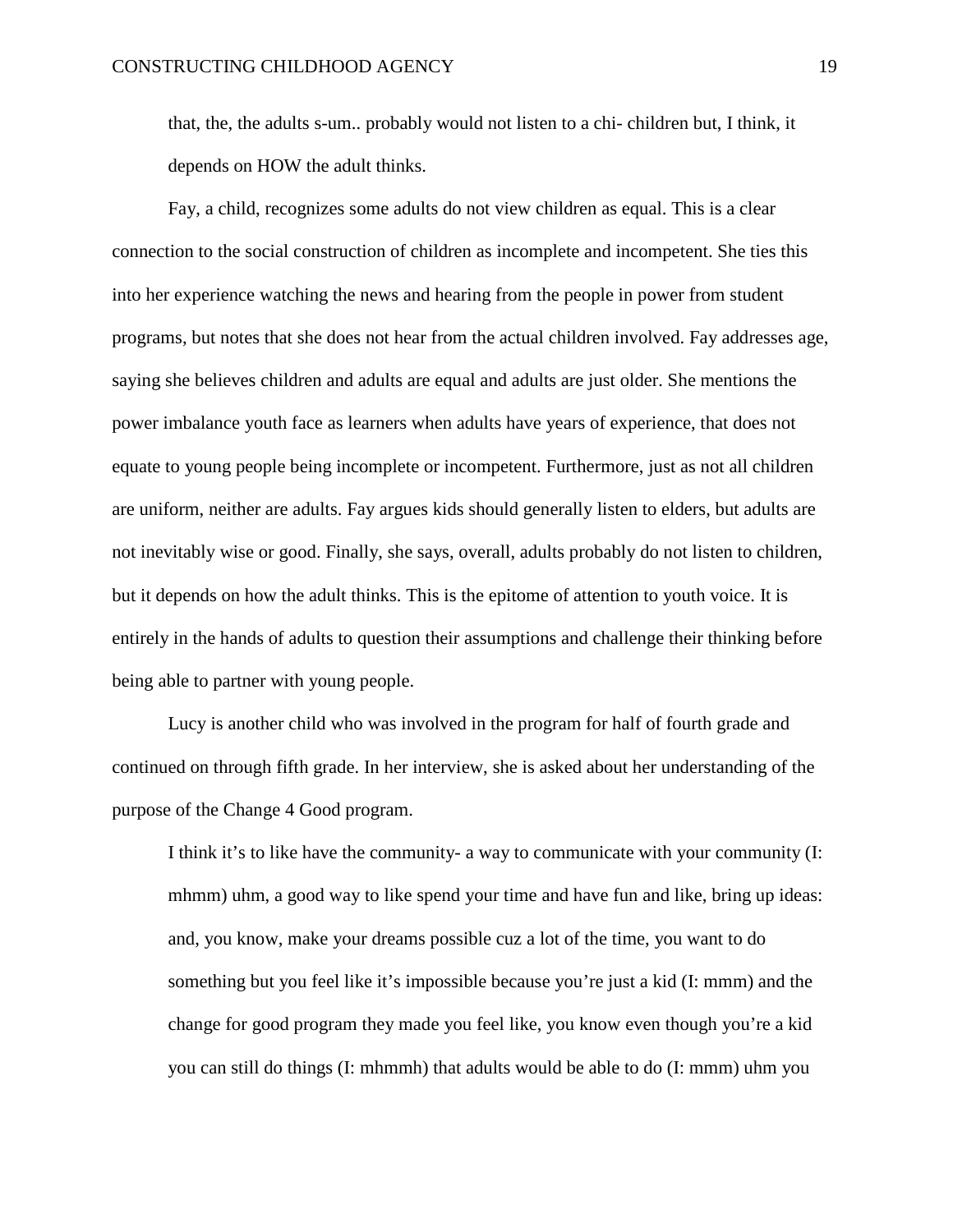could reach oou-reach out a hand and get help, uhm, you could be HEARD, yeah-I-I think that's one of the main purposes of the change for good program.

Lucy's statement about the adults in the Change 4 Good program indicate her impression that they helped to create an empowering setting with young people in a way that contrasts other dominant narratives children face. Using the expression "just a kid" assumes childhood is synonymous with incompetence. The first portion of her statement aligns with the social constructions of children as uniform, incomplete, and incompetent. She emphasizes that, in the real world, young people face the message that they are all the same - not powerful, and not capable. Lucy contrasts this reality with the way she feels treated in the program. The second part of her statement, in which she describes that program-based adults encouraged young people to believe they could do things adults are able to, works as her definition of empowerment. She also stressed that in this program young people feel heard, which ties into attention to student voice.

The interviewer followed up this statement asking if this was something Lucy was told or if she came to understand it on her own. She replies the latter. Acknowledging her comment about feeling some things are impossible to do as a young person, the interviewer inquires as to what makes it so difficult. Lucy responds with the following:

uhm: because a lot of the things that are-going on in this world like, uhm, for example, what Barrack Obama is trying to do to this other country I don't remember which one it is (I: mhmm Syria?) yeah that on-what-what he's trying to go to war it doesn't get the fact, that people that are going to war, it facts the kids and the families that are related to them, (sigh) and you know like a lot of people die in wars and the thing is, like a lot of the times it's really hard for grownups to understand that you're mature enough to think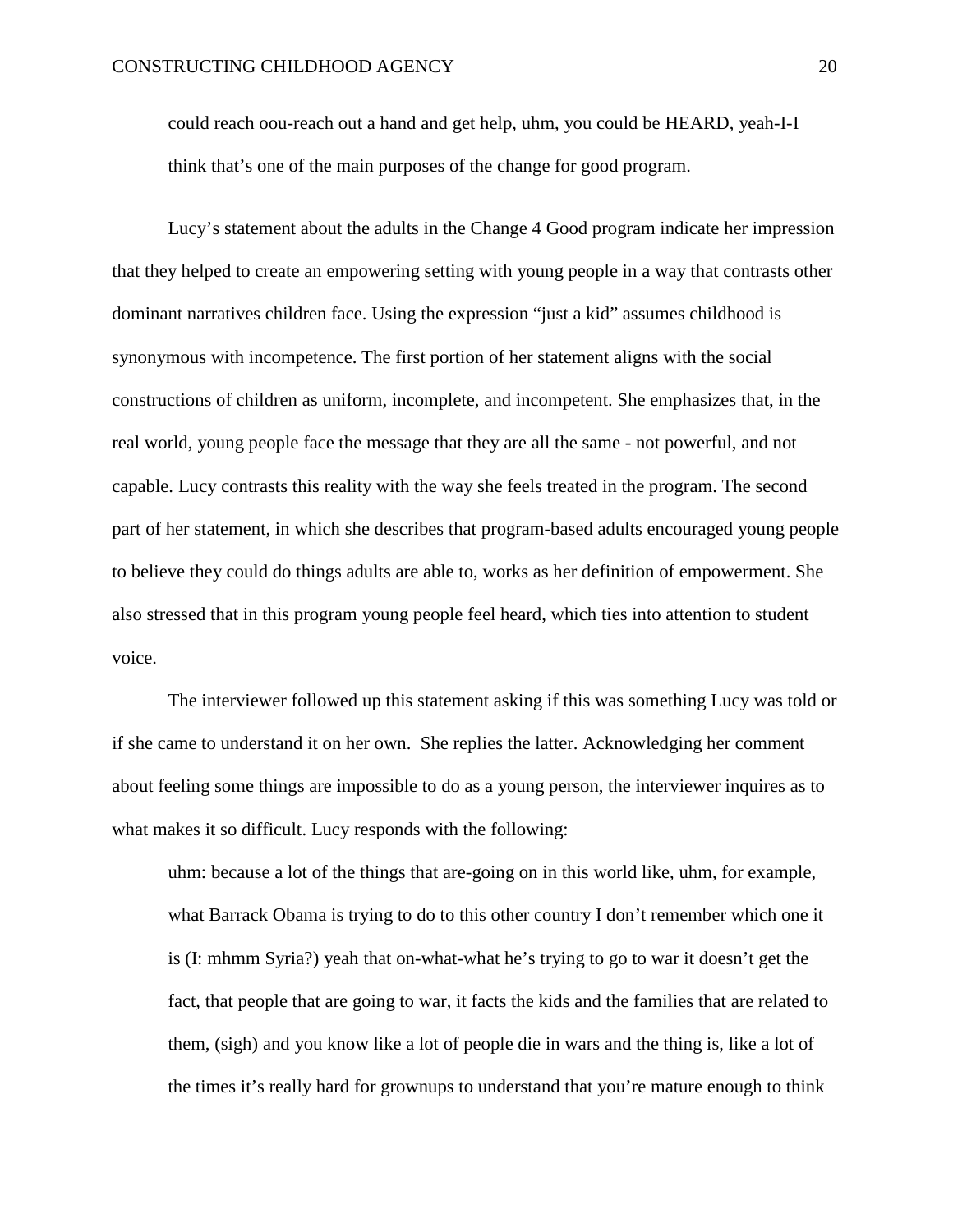about those things (I: yeah) and you know like, it's really hard when you're like trying to get through something and you're trying to tell your parents something but they won't listen (I: mhmm) or you're trying to tell adults something and they just tell you oh you're just a kid you don't know yet you don't understand the reasons, we do understand that's the thing that's what makes it so difficult.

Lucy is simultaneously breaking the conceptions of children as uniform, incomplete, and incompetent while addressing that these constructions exist from adults who do not recognize the fallibility of such stereotypes. She describes a political discussion of which she has awareness and an opinion, and then introduces the idea that adults do not involve young people in such conversations because of their preconceptions of children. She says it is difficult to get adults to understand and listen. It is hard to make them realize the maturity of young people, that they can think about certain topics. Lucy also mentions the battle of discussions with parents. She describes the response from other adults, the way they inform young people of their minority status and dismiss their comprehension abilities. Lucy describes this dismissal referring to when young people try to tell adults something, "they just tell you oh you're just a kid you don't know yet you don't understand." She disagrees, stating young people do understand, and that it is the adult's dismissal that makes being heard so rare. Again, that phrase "just a kid" presents itself in her dialogue, although it differs from her original use. In her first comment, Lucy states her own feelings of embodying that terminology. However, in this statement she identifies exactly where this narrative springs from. This very point exemplifies where relationships impact identity. Children come to identify with the roles and abilities they are told they possess.

#### **Balance**

Building further upon the separate views of adults and children of each other, within the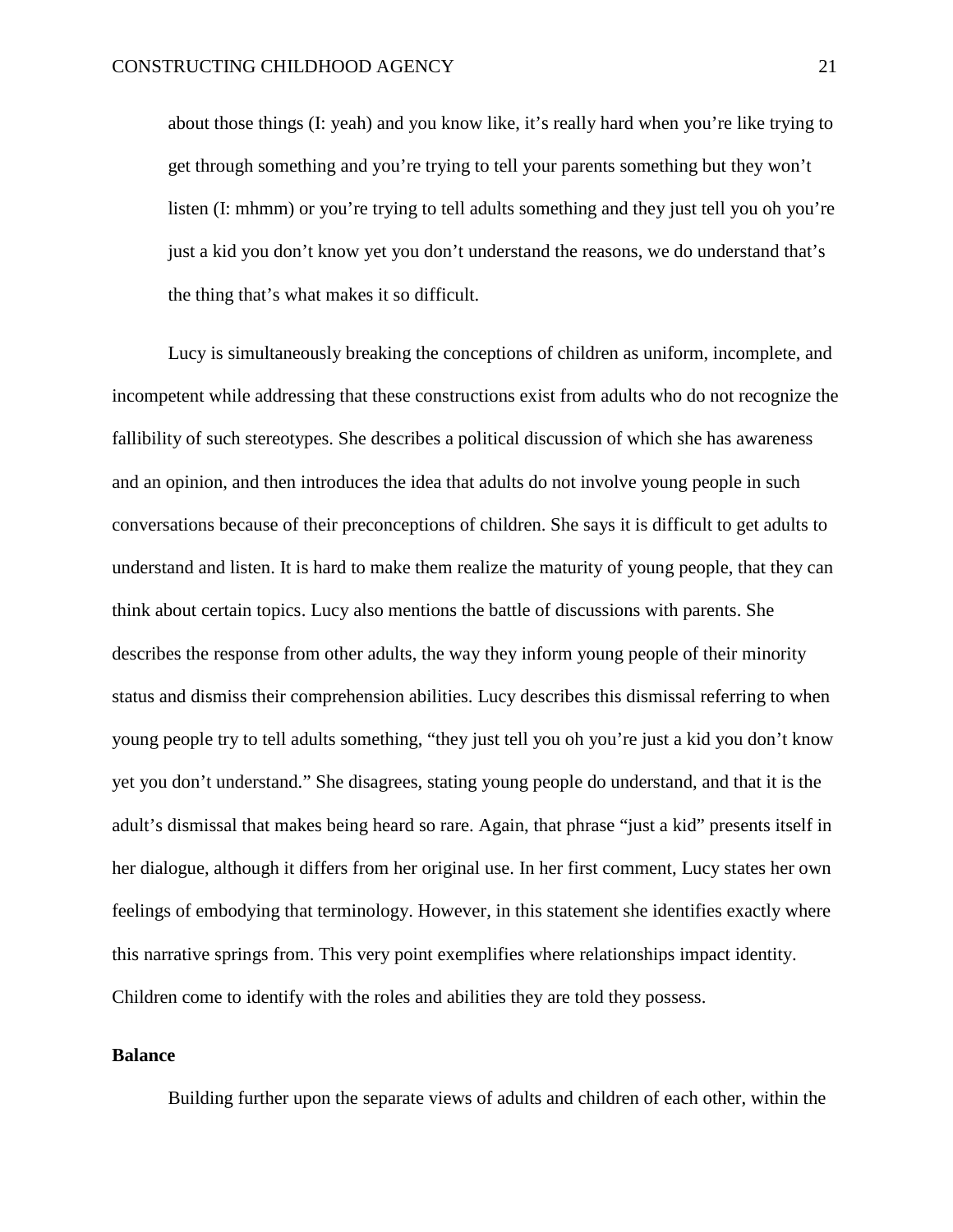program balanced views of each group emerged through power-sharing relationships. Insider adults and youth reflect on their relationships and empowerment throughout the program.

**Relationships.** There are many examples of the depth of relationships that were formed through this program. Almost every child and graduate student in the program references the familial nature of their bonding. Here, Lucy, a child previously referenced, describes her definition of family. She was originally asked what she liked about the program and recalls a field trip to a university with the program facilitators. After being prompted to define what about the field trip she liked and remembered doing, she is then asked why she thinks that memory stands out to her. When she uses the word family, she is finally asked to say more about what that means.

it was like being in a like-being in with my family, cuz it was like, I was comfortable I fe-I like-I fit in and I didn't have to worry about like people judging me and it was FUN (I: yeah) cuz it was like, you know, I had to remember my favorite people (laughing) (I: yeah, ok) yeah...family: I think is someone-it's not necessarily who's blood related to you it's more like someone who you could trust be with (I: mmhm) and they'll be there FOR you  $[61]$  (I: mhmm) it's not, someone who like, is literally your family I mean family is always gonna be family but you know like family is also the people that are closest to you (I: mhmm) not, the people, that, cuz you could have family members, but they're never there for you and you know (I: yeah) so there's differences between like (I: mhmm) different types (I: mhmm) that's what I mean by family.

Lucy has much to say about what makes the Change 4 Good youth-adult partners like family. She was comfortable and felt like she fit in, which is because of the rapport that was built through power-sharing. She felt like she did not have to worry about being judged. Again,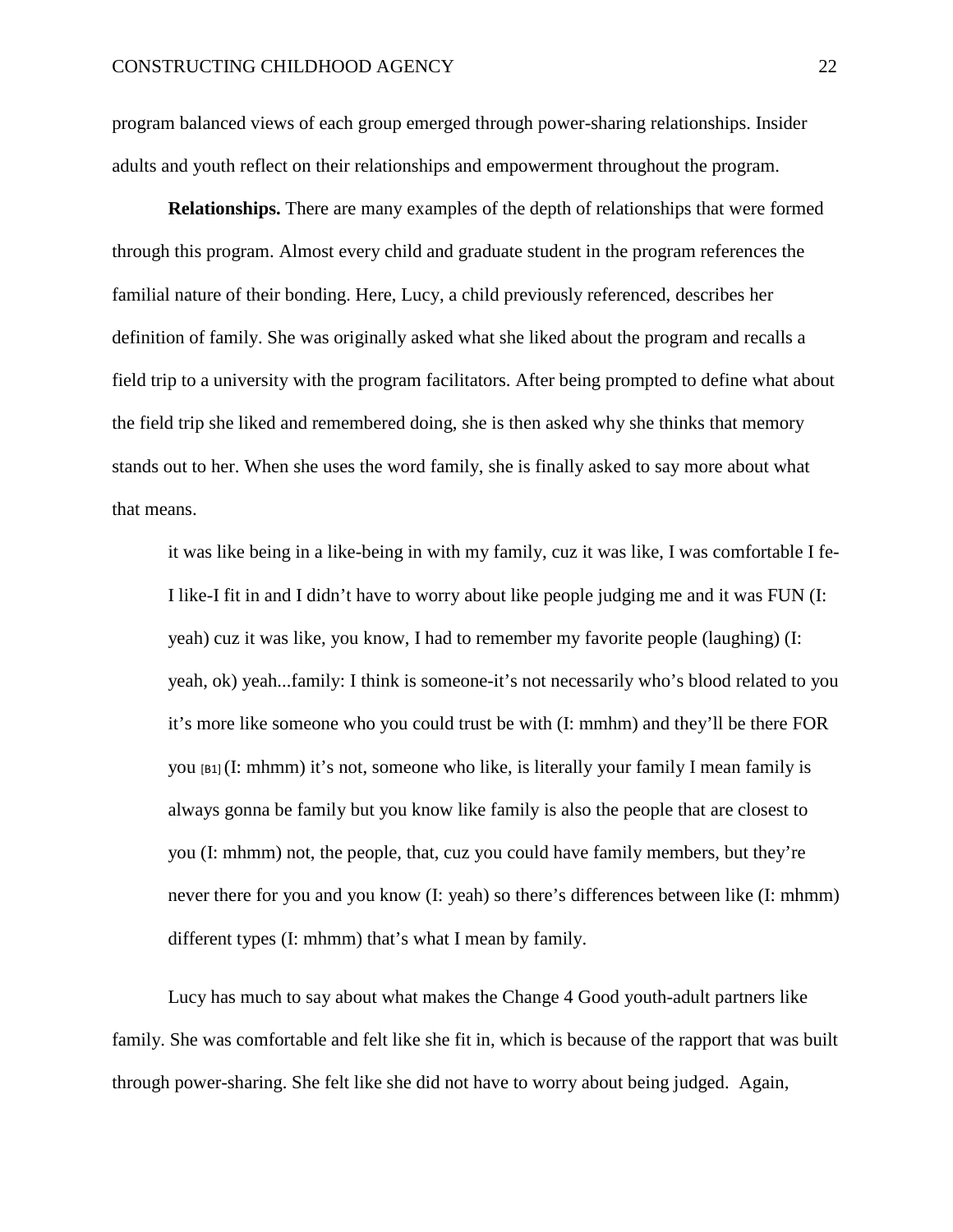feeling valued springs from empowerment and attention to student voice. This young person does not fear judgment because of the atmosphere of non-judgmental support for youth participation. Finally, she explains family is not necessarily someone related, but those who provide trust and support.

Joyce, one of the graduate students previously referenced, was a program-based adult that worked directly with the young people. Therefore, she was one of the adults responsible for establishing rapport with the children. In her interview, Joyce reflects on the way children blossomed within the program, becoming more actively involved, outspoken, and engaged. When asked about her attributions for that change, she responds with comments about authentic caring and participation, alluding to attention to student voice.

... is this idea of authentic caring and I think that that's very central to you know the positive development of, of young people not just in terms of their interpersonal skills but in terms of how much they can say and participate.

Authentic caring is important in the relationship-building process between the involved adults and children. As described in the connection between identity and relationships, this understanding is constantly being constructed and reconstructed through interaction. The program-based adults were responsible for challenging assumptions about children to strengthen that bond. Youth-adult partners are faced with the battle of balancing their role as a facilitator while encouraging the young people. This non-patronizing sense of providing emotional support, while enabling youth to be joint decision-makers, is key to building strong relationships. In addition to what Joyce describes as authentic caring, one of the primary themes revolved around what she also mentions: participation. She says this is central to how much they can say and participate. This concentration on the need for student voice is vital in empowerment.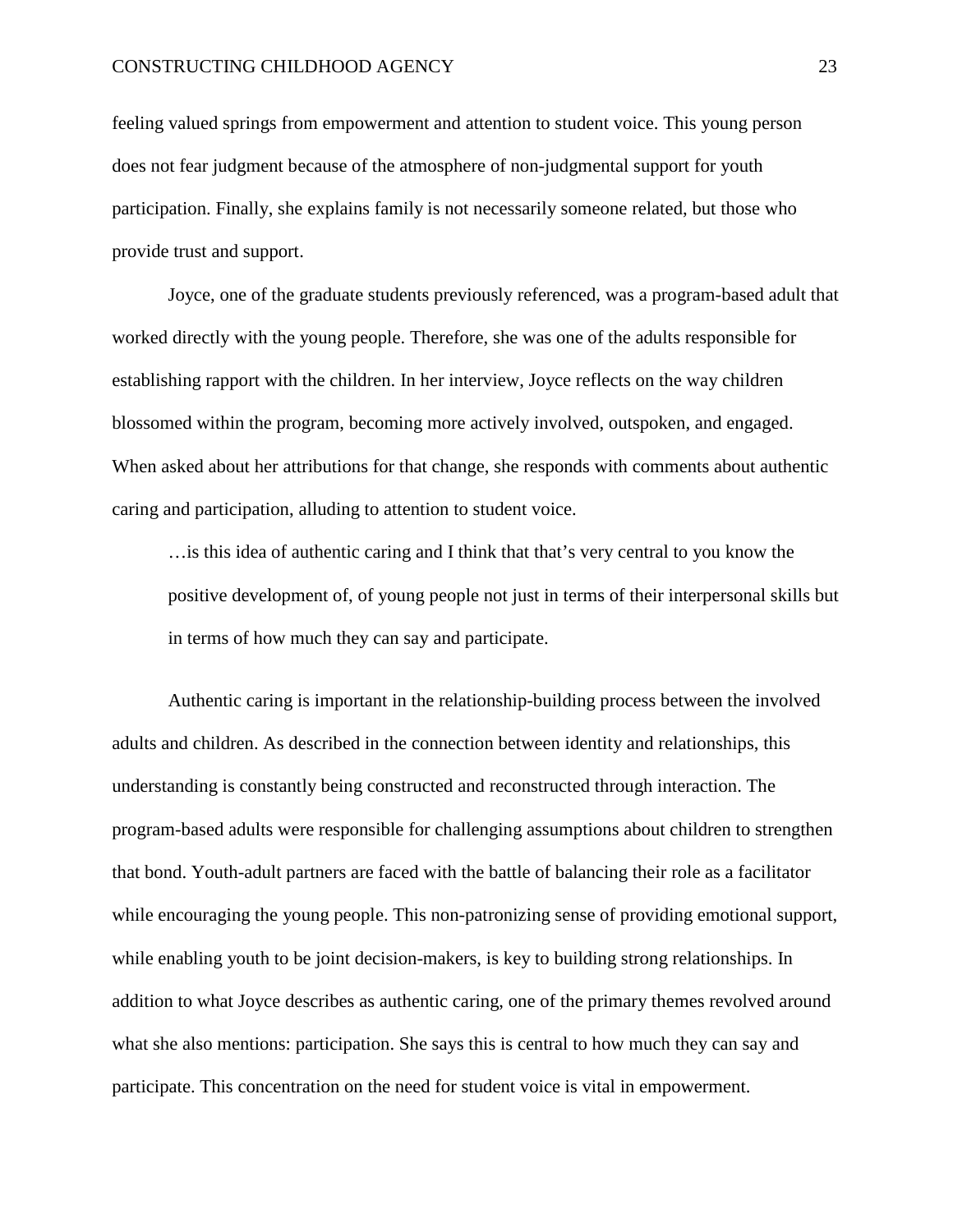As a returning member, Fay was a child involved in the program in fourth and fifth grade, as well as the production of the mural the following summer. In her interview, she was asked what kept her coming back and what made her want to stay involved for so long.

I felt like I was actually, being listened to, and getting involved in the community because of, the PEOPLE, that were in the program, they were just so nice, and they would tell you and ask you a, questions that made you feel like you HAD to answer them in a GOOD way and, you just had more ideas popping in your head.

This child starts off by clearly stating she felt like she was actually being listened to. That statement is a direct confirmation of the efforts the adults describe. She also mentions getting involved in the community because of the people in the program. Fay also explains that the young adults make you answer in a good way. Here a space was created where children were challenged in a positive way. The adults would not let them off the hook, but in a caring and helpful way aided understanding, which led to idea generation, or as Fay says, "you just had more ideas popping in your head." If given the time and space to think critically, children will participate.

Yvette is a child that was involved in the program as a fourth grader. When asked what her role was in the program she replied that it was to share her ideas. When the interviewer followed up, inquiring what the adults in the program did to make her feel encouraged to speak out, Yvette replies with thoughts similar to Fay's.

Sometimes they'd ask us questions and … you'd be like I don't know but then they'd … rephrase the question for you and they'd make us … answer it.

Yvette echoes Fay's sentiment and even adds that the adults would rephrase the question if necessary. In other settings children are expected to answer correctly and quickly. This creates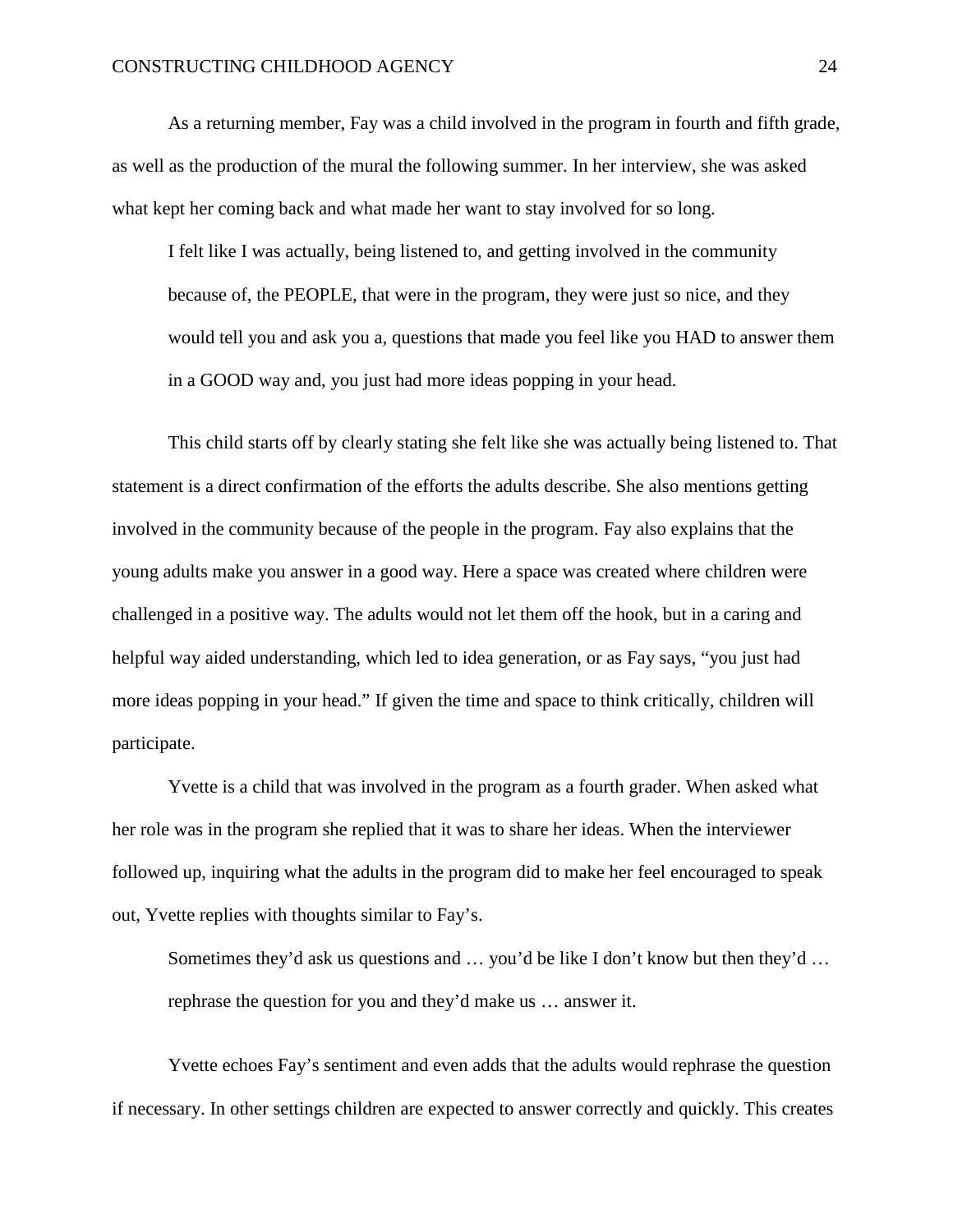an uncomfortable atmosphere where young people feel afraid of giving a wrong answer so they would rather not participate at all. In the empowering Change 4 Good atmosphere, student voices were valued which provided a comfortable space for youth to share ideas.

**Empowerment.** This theme is in reference to the nature of Youth Adult Partners as colearners and co-researchers. The adults engaged in depowerment to accommodate for youth gaining voice. This theme and the previous regarding relationships were significantly intertwined because much of what contributed to the depth of the relationships was this sense of collaboration.

Abby, one of the undergraduate students previously referenced, answers a question about any constraints that were experienced throughout the process of the program. She responds with the following in reference to structuring authority and balancing power.

It's supposed to be a space were power is very much distributed between all people present in the space between researchers and kids. And yet, um, so far, it's been inevitable that like the researchers still need to structure the program especially in the beginning need to facilitate, and the researchers developed the lesson plans, um, and so… the researchers are very much responsible for kind of structuring the space beforehand and then the kids kind of enter the space and participate in it. Um… definitely in an enhanced way to what they were used to… researchers individually and collectively negotiate being like both authority in that space and like peers.

Abby, as an insider adult, is clearly stating the goal of the program here to create an equitable space. In other programs there would be no power-sharing––adults would lead and youth would follow. However, in Change 4 Good children are not only encouraged to lead, they are expected to do so. Both adults and youth are identified as student-researchers. Furthermore,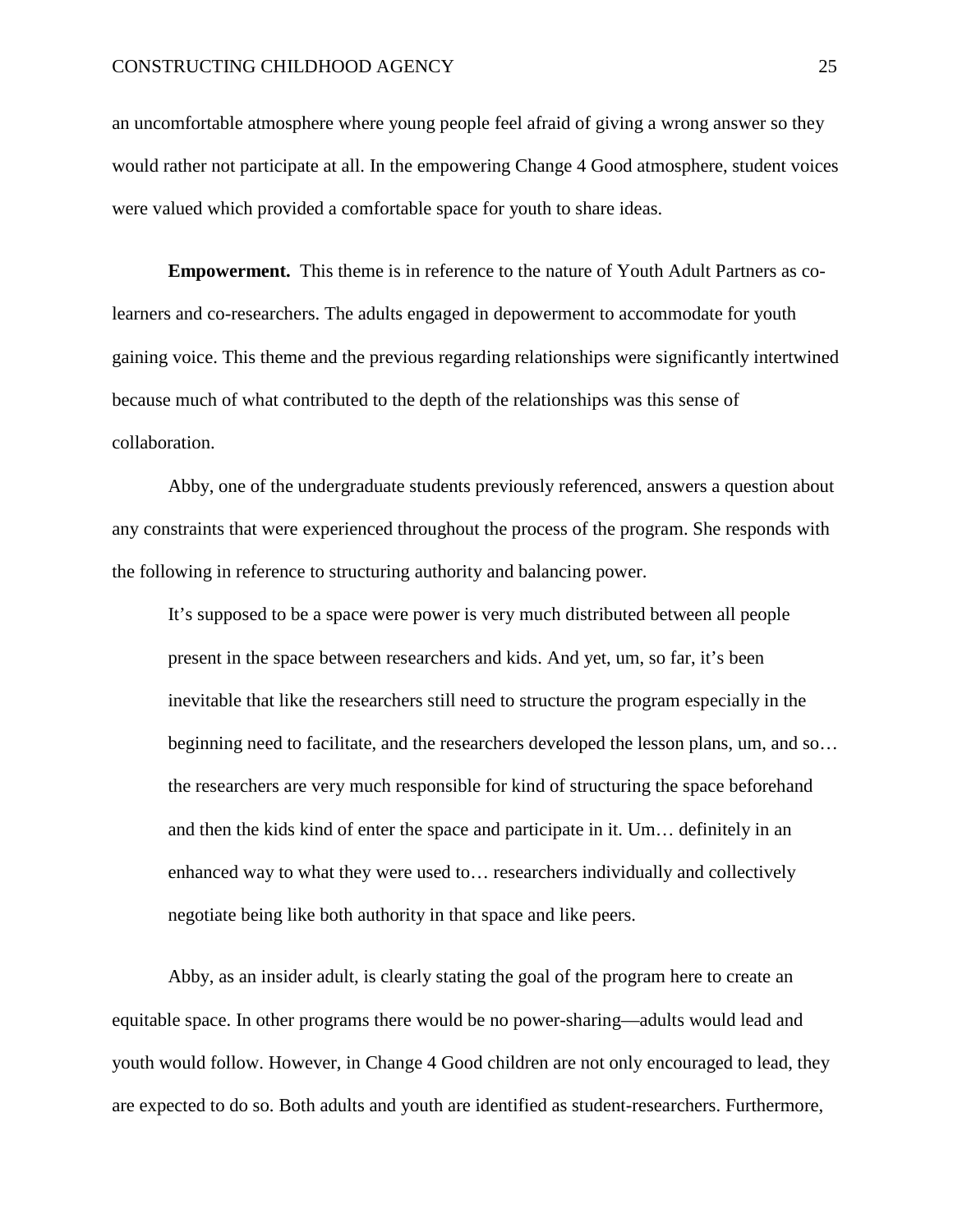#### CONSTRUCTING CHILDHOOD AGENCY 26

the adults balance roles as both authority and peers. They are challenged to depower themselves in that space. It is also a team effort as facilitators manage these roles individually and collectively. Nonetheless, she is also addressing that this is not a simple endeavor. It is a struggle for facilitators to be responsible for structure while also attempting to provide a power-sharing, equitable space. Yet, she does emphasize that once structure is in place, young people enter that space and participate. She specifically mentions this is in a more enhanced way than they are accustomed.

Yvette brings respect into the conversation of relationship-building. She is asked by the interviewer about the skills she learned in the program. After answering that she learned about respect, she is asked what that means.

Like if you want, somebody to respect you have to respect them ... just by, us respecting them and them respecting us … showed us… we each do something together.

Yvette, a child, builds on what Abby describes saying the adults and young people were working together with mutual respect. It is important to note the two-way direction Yvette describes. Children are typically expected to respect their elders, as supported by power hierarchies. Yet, here adults are respecting young people. This respect ties into challenging social constructions, attention to student voice, and power-sharing.

#### **Significance and Conclusion**

Limitations of this study revolve around the small sample size from a particular demographic. Ethnicity and socioeconomic status expectedly played a role in the relationships developed in the Change 4 Good program. Although these are not intended to be generalized to all populations, findings from this project may have implications for applied child development settings, including classrooms and youth development programs.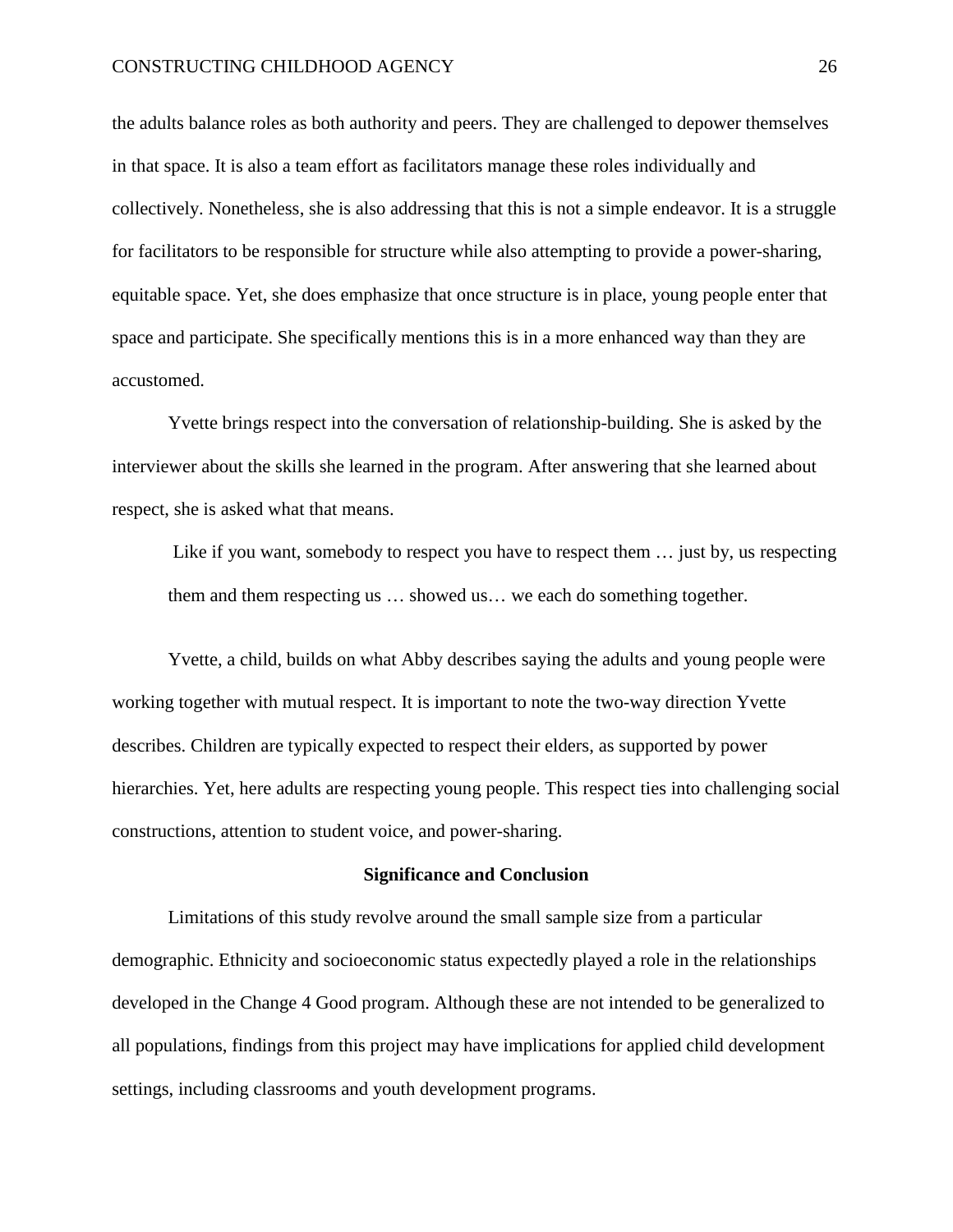#### **Classrooms**

Schools are systems where values and patterns of thought are culturally constructed and reproduced (Bourdieu, 1971). Through education, children are introduced to society and learn how they will embody their roles as adults in the future. Education systems work on the basis that children are ontologically absent, socially incompetent, and therefore unfit to reflect on school choice and policy (James & James, 2004). Children have enormous expertise about what works in school, yet too often, pupils are treated as empty vessels to be filled with information. Real acknowledgement of and engagement with children as social agents allows children to be seen as beings who receive and participate in educational process.

# **Youth Development Programs**

Empowering community settings can be created in mutual help groups, educational settings, religious settings, civic engagement organizations, and social movement organizations (Maton, 2008). Community programs for youth are an important context where intergenerational isolation can be bridged. Out-of-school and afterschool programs provide structured opportunities where adults and youth develop common goals and create intergenerational ties. Learning each other's points of view through shared projects aids in the transition from hierarchical and paternalistic relationships to power-sharing dynamics (Zeldin, Larson, Camino, & O'Connor, 2005). Youth development organizations, such as 4H or Boy/Girl Scouts embody empowerment through participation as young people are allotted responsibility. Apprenticeship programs aid youth in their acquisition of concepts and skills relevant to careers (Halpern, 2005). Professionals teaching a craft alongside youth creates an atmosphere of jointness, providing high quality learning experiences. There are some things that can only be learned through participation, and that includes democracy. It is important for young people to be engaged not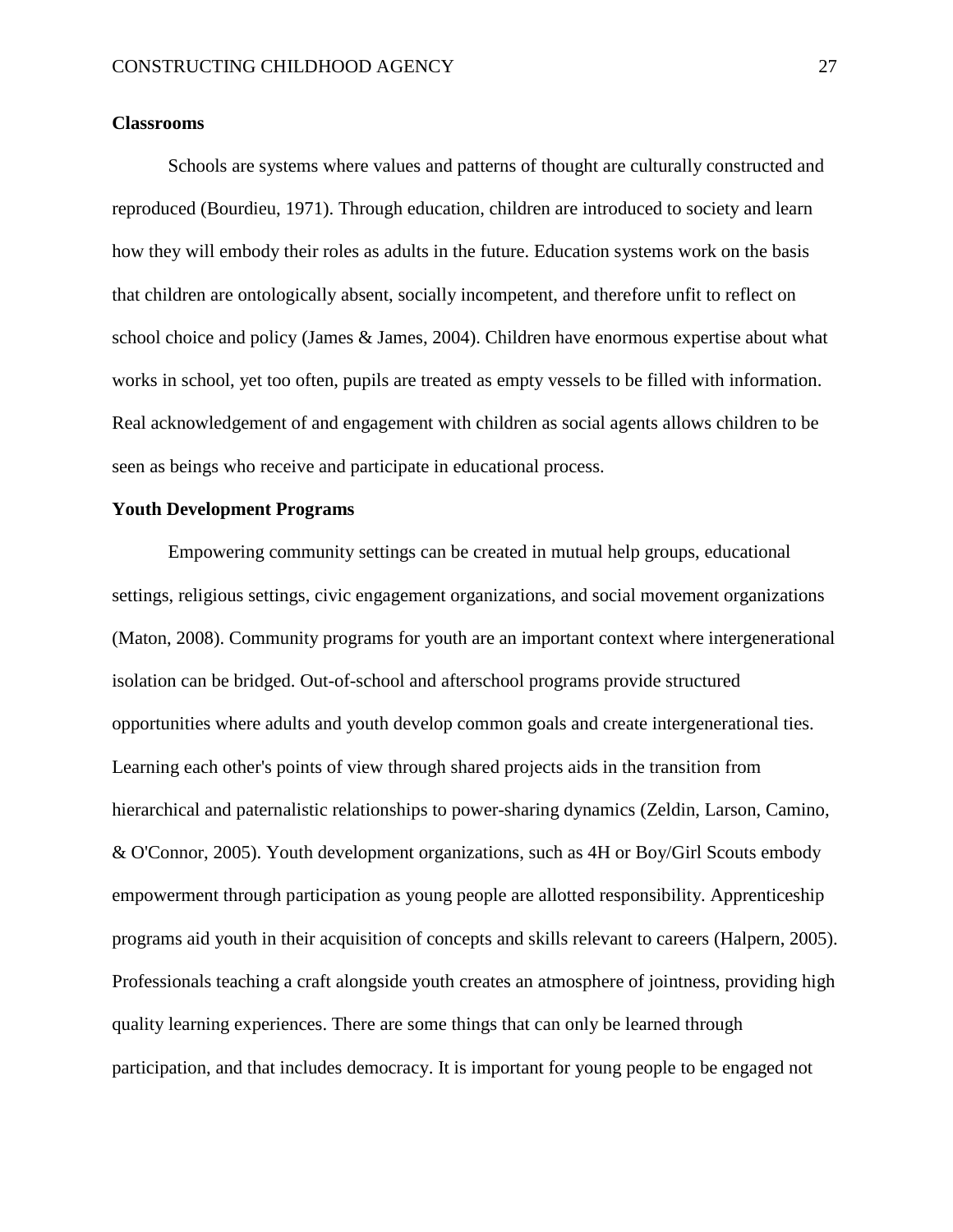only in classrooms, but in programs that prepare for their involvement in broader opportunities in society.

Contrasting views of childhood agency from insider and outsider adults emerged in this study. Specifically, adults who are more distant from children underestimate their abilities, whereas those who are more close to young people acknowledge and value their capabilities. This implies that those who work directly with young people in an empowering context may develop a more positive impression of children's abilities that aligns with children's own conceptualizations of their capacity to participate. In a dynamic process, this then impacts youth's own understanding of their agency.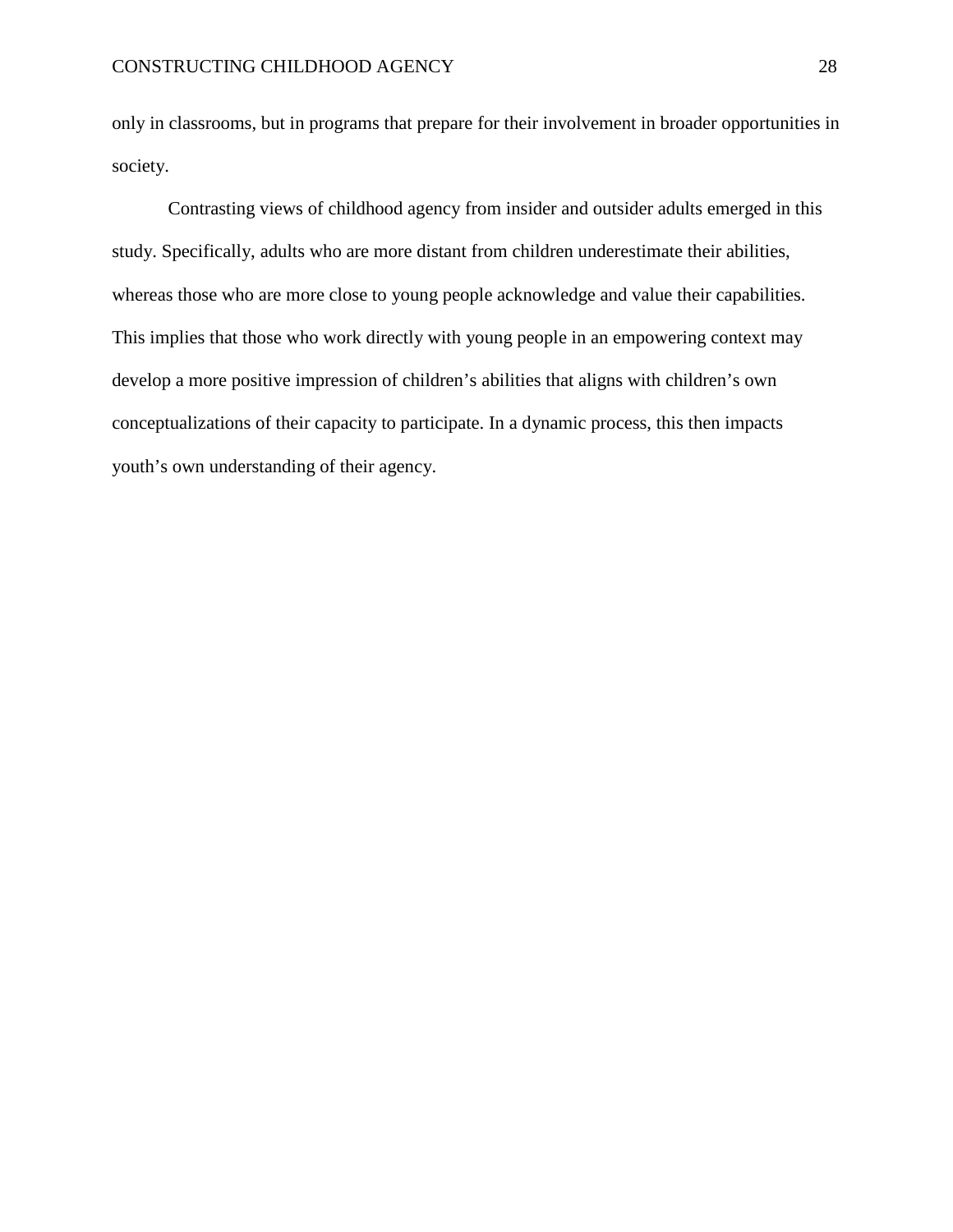#### References

Atkinson, P., & Housley, W. (2003). *Interactionism*. London: Sage.

Bernstein, B. (1971). On the classification and framing of educational knowledge. In M.F.D. Young (Ed.), *Knowledge and control*. London: Coliler and Macmillan.

Blumer, H. (1969). *Symbolic interactionism*. Berkeley, CA: University of California Press.

- Bourdieu, P. (1971). Systems of education and systems of thought. In M.F.D. Young (Ed.) *Knowledge and control*. London: Coliler and Macmillan.
- Camino, L. (2000). Putting youth-adult partnerships to work for community change: Lessons from volunteers across the country. *Community Youth Development Journal, 1*(4), 213‑220.
- Camino, L. (2005). Pitfalls and promising practices of youth–adult partnerships: An evaluator's reflections. *Journal of Community Psychology, 33*, 75–85.
- Camino, L., & Zeldin, S. (2002). From periphery to center: Pathways for youth civic engagement in the day-to-day life of communities. *Applied Developmental Science, 6*(4), 213-220.
- Charon, J. M. (2007) *Symbolic interactionism: An introduction, an interpretation, an integration* (9th ed.). Upper Saddle River, NJ: Prentice-Hall.
- Christens, B. D. (2011). Toward relational empowerment. *American Journal of Community Psychology, 50*(1-2), 114-128.
- Christens, B. D., & Dolan, T. (2010). Interweaving youth development, community development, and social change through youth organizing. *Youth & Society*, *43*(2), 528- 548.

Christens, B. D., Peterson, N. A., & Speer, P. W. (2011). Community participation and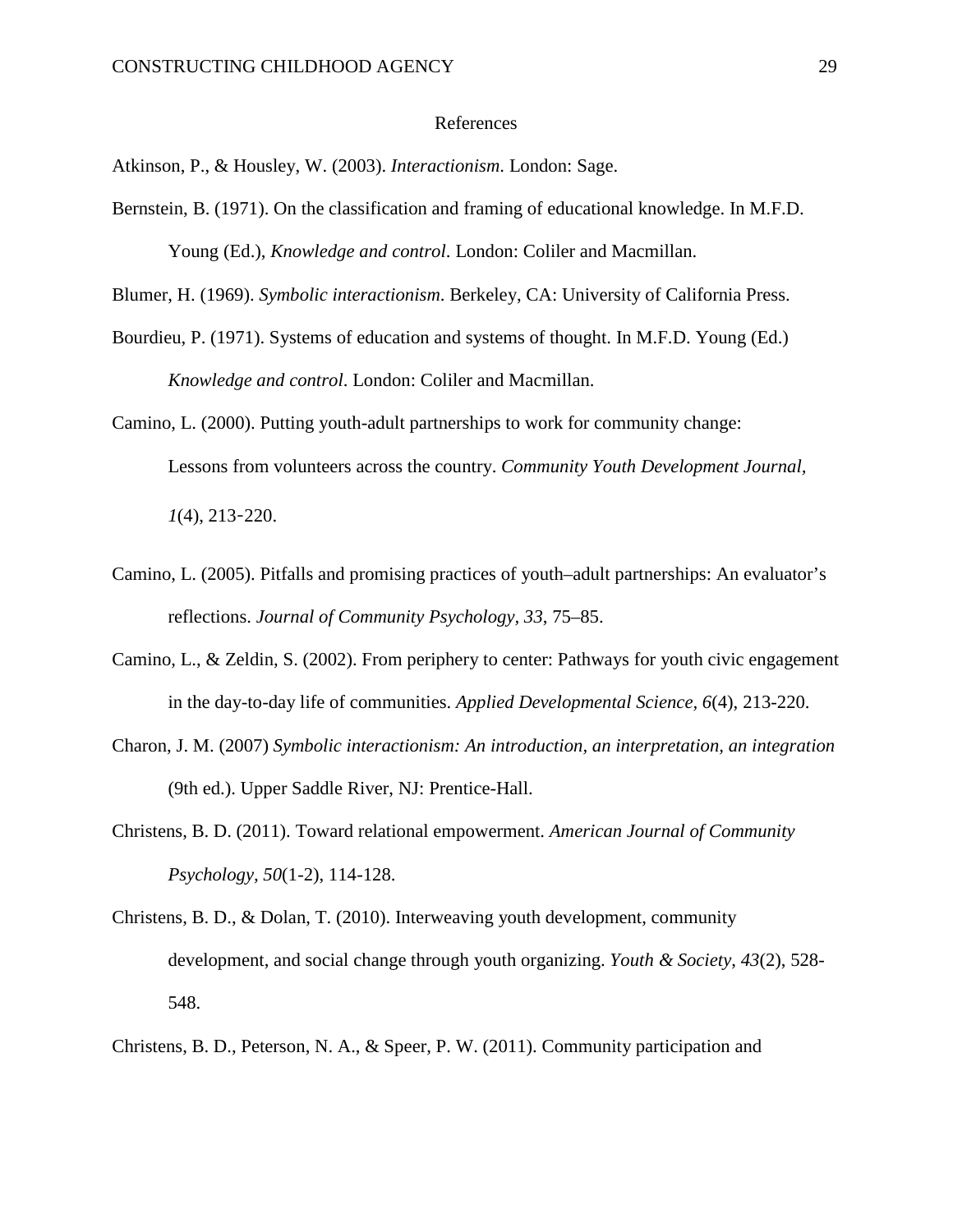psychological empowerment: Testing reciprocal causality using a cross-lagged panel design and latent constructs. *Health Education & Behavior, 38*(4), 589–598.

Cockburn, T. (2013). *Rethinking children's citizenship*. London: Palgrave Macmillan.

- Cornell Empowerment Group. (1989). Empowerment and family support. *Networking Bulletin*, *1*(1), 2–12.
- Denner, J., Meyer, B., & Bean, S. (2005). Young Women's Leadership Alliance: Youth–adult partnerships in an all-female after-school program. *Journal of Community Psychology, 33*, 87–100.
- Fiscus, L. (2003). Youth as equal partners in decision‑making. *The Education Digest*, *68*, 58‑63.

Freire, P. (1970). *Pedagogy of the oppressed*. New York: Penguin Education.

- Ginwright, S. (2005). On urban ground: Understanding African-American intergenerational partnerships in urban communities. *Journal of Community Psychology, 33*, 101–110.
- Ginwright, S. (2007). Black youth activism and the role of critical social capital in black community organizations. *American Behavioral Scientist, 51*(3), 403–418.
- Gordon, L. (1989). *Heroes of their own lives: the politics and history of family violence.*  London: Virago.
- Gutierrez, L. M. (1995). Understanding the empowerment process—does consciousness make a difference? *Social Work Research*, *19*, 229-237.
- Halpern, R. (2005). Instrumental relationships: A potential relational model for inner-city youth programs. *Journal of Community Psychology, 33*, 11–20.

Hine, T. (1999). *The rise and fall of the American teenager*. New York: Avon.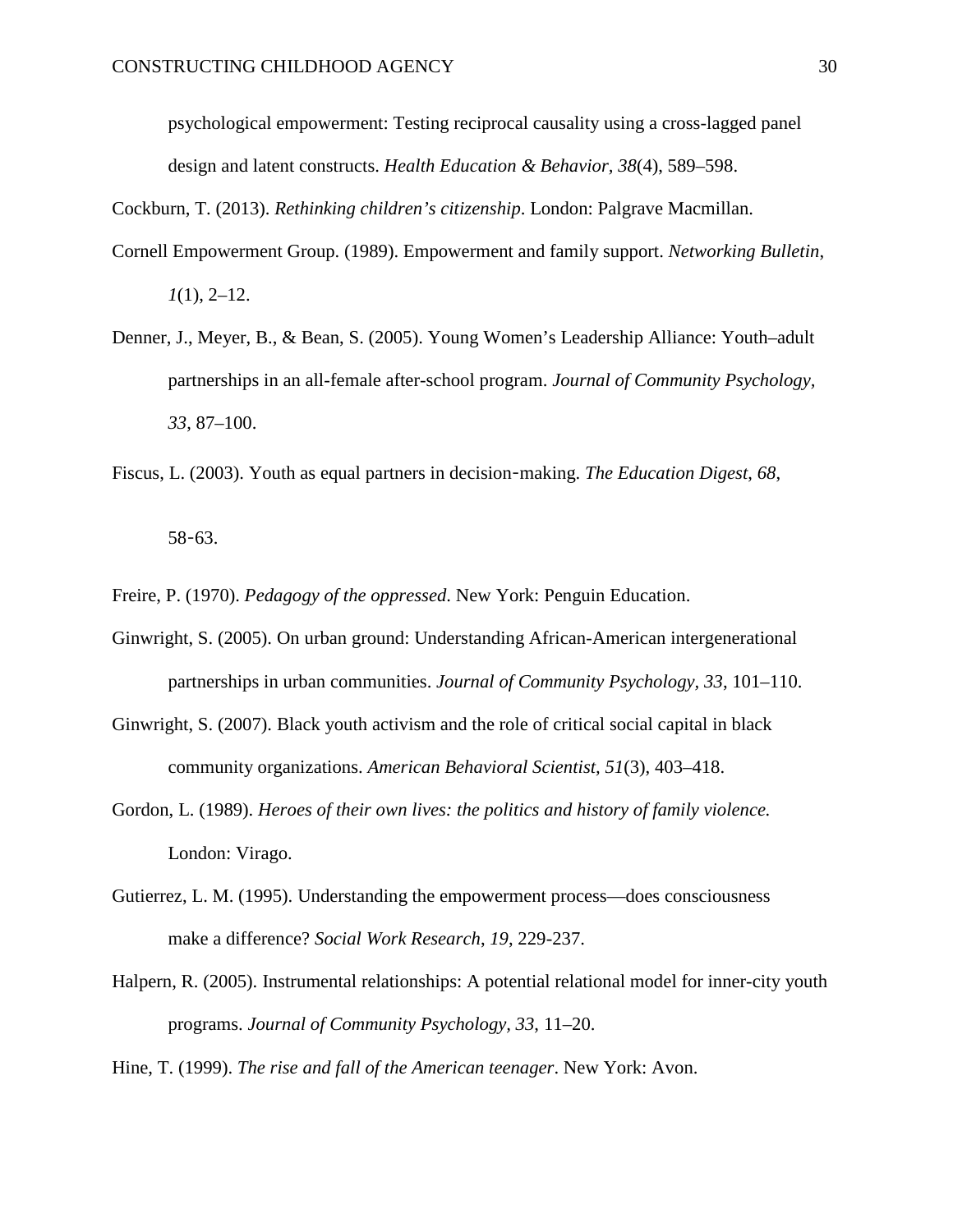- Hollingshead, A. (1949). *Elmstown's youth: The impact of social classes on adolescents*. New York: Wiley.
- James, A., & James, A. L. (2004). *Constructing childhood: Theory, policy, and social practice*. Houndmills, Basingstoke, Hampshire: Palgrave Macmillan.

Jenkins, R. (1996). *Social identity*. London: Routledge.

Jones, K. R., & Perkins, D. F. (2005). Assessing perceptions to determine the quality of youth–

adult relationships among community youth programs. *Journal of Extension, 43*, 1‑14.

- Kegan, R. (1982). *The evolving self: Problem and process in human development*. Cambridge, MA: Harvard University Press.
- Kieffer, C. H. (1984). Citizen empowerment: A developmental perspective. In J. Rappaport, C. Swift, & R. Hess (Eds.), *Studies in empowerment: Steps toward understanding and action* (pp. 9–36). New York: The Haworth Press.
- Kirshner, B. (2006). Apprenticeship learning in youth activism. In S. Ginwright, P. Noguera, & J. Cammarota (Eds.), *Beyond resistance! Youth activism and community change* (pp. 37- 57). New York: Routledge.
- Kitzinger, S., & Kitzinger, C. (1989). *Talking to children about things that really matter*. London: Pandora.
- Langhout, R. D., Collins, C., & Ellison, E. R. (2013). Examining relational empowerment for elementary school students in a yPAR program. *American Journal of Community Psychology*, *53*(3-4), 369-381.
- Lansdown, G. (2001). *Promoting children's participation in democratic decision-making*. Florence, Italy: UNICEF Innocenti Research Center.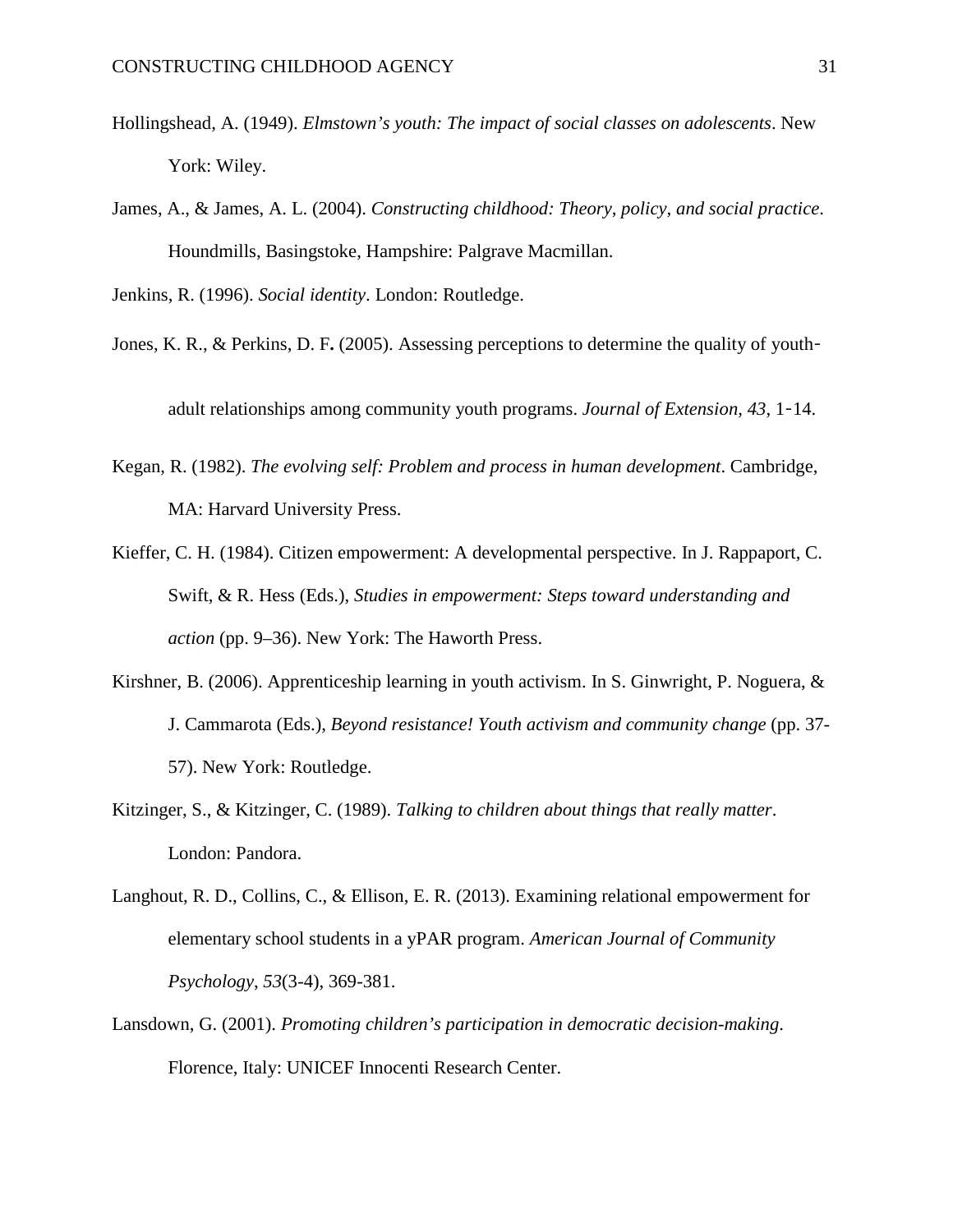- Lee, N. (2001). *Childhood and society*. Buckingham: Open University Press.
- Lerner, R. M., Dowling, E. M., & Anderson, P. M. (2003). Positive youth development: Thriving as the basis of personhood and civil society. *Applied Developmental Science, 7*(3), 172– 180.
- Libby, M., Rosen, M., & Sedonaen, M. (2005). Building youth–adult partnerships for community change: Lessons from the Youth Leadership Institute. *Journal of Community Psychology*, *33*, 111–120.
- Mannion, G. (2007). Going spatial, going relational: Why "listening to children" and children's participation needs reframing. *Discourse: Studies in the Cultural Politics of Education, 28*(3), 405-420.
- Marshall, T. H. (1950). *Citizenship and social change*. London: Pluto.
- Masten, A. S., & Cicchetti, D. (2010). Developmental cascades. *Development and Psychopathology*, *22*, 491–495.
- Maton, K. I. (2008). Empowering community settings: Agents of individual development, community betterment, and positive social change. *American Journal of Community psychology, 41*, 4–21.
- Mead, G. H. (1934). *Mind, self and society*. Chicago: University of Chicago Press.
- Meighan, R., & Siraj-Blatchford, I. (1997). *A sociology of education* (3rd ed.). London: Cassell.
- Montero, M. (2009). Community action and research as citizenship construction. *American Journal of Community Psychology, 43*(1/2), 149-161.
- Piaget, J. (1952). *The construction of reality in the child*. New York: Basic Books.

Qvortrup, J. (1990). A voice for children in statistical and social accounting. In A. James  $\&$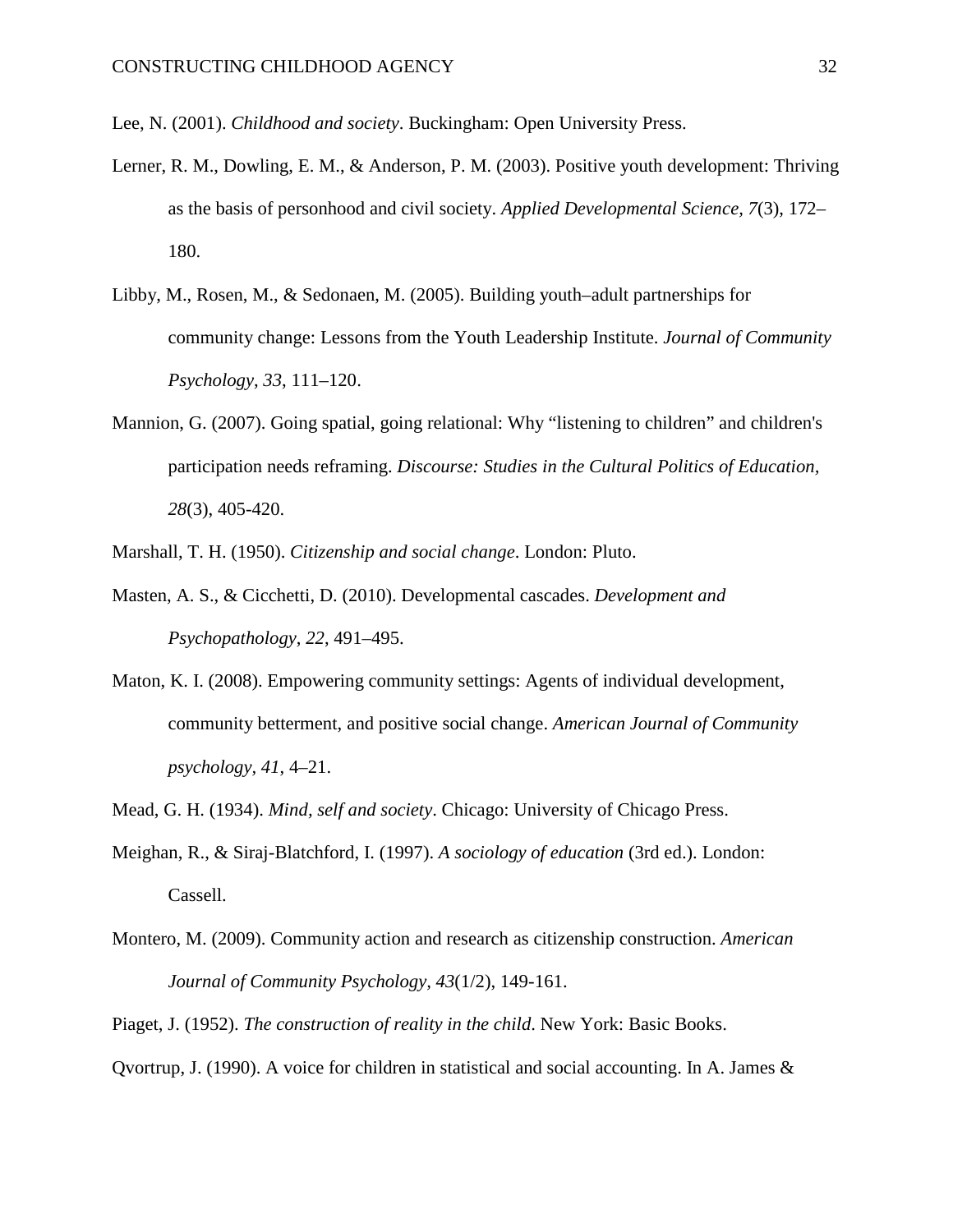A. Prout (Eds.), *Constructing and reconstructing childhood*. Basingstoke: Falmer.

- Rappaport, J. (1981). In praise of paradox: A social policy of empowerment over prevention. *American Journal of Community Psychology, 9*(1), 1–25.
- Rappaport, J. (1987). Terms of empowerment/exemplars of prevention: Toward a theory for community psychology. *American Journal of Community Psychology, 15*(2), 121–148.
- Russell, S. T., Muraco, A., Subramaniam, A., & Laub, C. (2009). Youth empowerment and high school gay-straight alliances. *Journal of Youth and Adolescence, 38*(7), 891–903.
- Serriere, S. C., Mitra, D., & Reed, K. (2011). Student voice in the elementary years: Fostering youth-adult partnerships in elementary service-learning. *Theory & Research in Social Education*, *39*(4), 541-575.
- Schimmel, D. M. (2003). Collaborative rule-making and citizenship education: an antidote to the undemocratic hidden curriculum. *American Secondary Education, 31*(3), 16–35.
- Speer, P. W., & Peterson, N. A. (2000). Psychometric properties of an empowerment scale: Testing cognitive, emotional, and behavioral domains. *Social Work Research, 24*(2), 109–118.
- Thornberg, R. (2009). The moral construction of the good pupil embedded in school rules. *Education, Citizenship and Social Justice, 4*(3), 245-261.
- Thorne, B. (1987). Re-visioning women and social change: Where are the children? *Gender & Society, 1*(1), 85-109.
- Torre, M. E., & Fine, M. (2006). Participatory action research (PAR) by youth. In L. Sherrod, C. Flanagan, & R. Kassimir (Eds.), *Youth activism: An international encyclopedia* (pp. 456- 462). Westport, CT: Greenwood.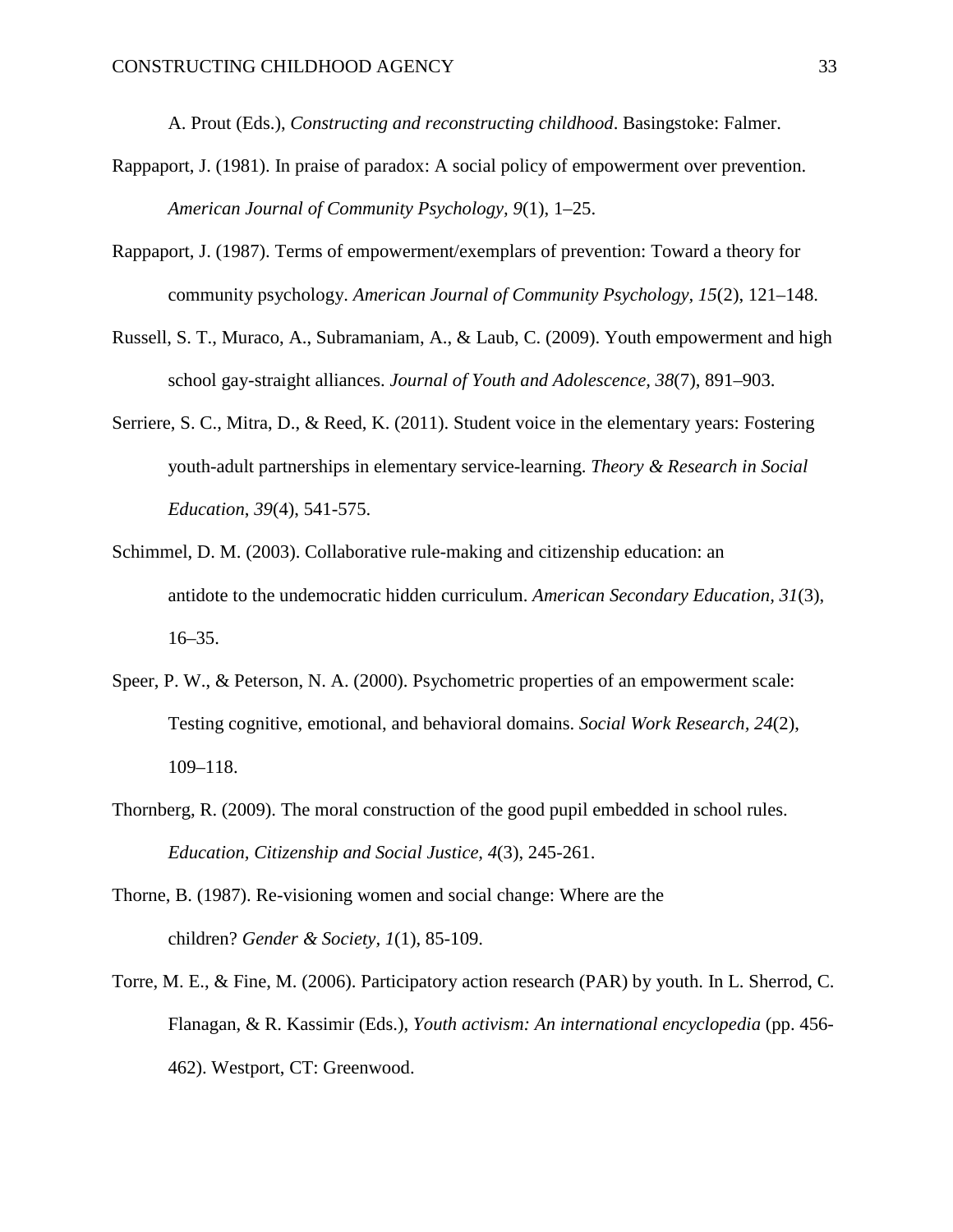- Vallance, E. (1983). Hiding the hidden curriculum. In H. Giroux & D. Purpel (Eds.), *The hidden curriculum and moral education* (pp. 9–27). Berkeley, CA: McCutchan Publishing Corporation.
- VanderPlaat, M. (1999). Locating the feminist scholar: Relational empowerment and social activism. *Qualitative Health Research, 9*(6), 773.

Vygotsky, L. (1978). *Mind in society*. Cambridge, MA: Harvard University Press.

- Watkins, N. D., Larson, R. W., & Sullivan, P. J. (2007). Bridging intergroup difference in a community youth program. *American Behavioral Scientist, 51*(3), 380–402.
- Wilke, L. A., & Speer, P. W. (2011). The mediating influence of organizational characteristics in the relationship between organizational type and relational power: An extension of psychological empowerment research. *Journal of Community Psychology, 39*(8), 972– 986.
- Wyness, M.G. (2000). *Contesting childhood*. London: Falmer Press.
- Zeldin, S., Camino, L., & Calvert, M. (2003). *Toward an understanding of youth in governance: Policy priorities and research directions (Social Policy Report XVII)*. Ann Arbor, MI: Society for Research in Child Development.
- Zeldin, S., Larson, R., Camino, L., & O'Connor, C. (2005). Intergenerational relationships and partnerships in community programs: Purpose, practice, and directions for research. *Journal of Community Psychology, 33*(1), 1–10.
- Zimmerman, M. A. (1995). Psychological empowerment: Issues and illustrations. *American Journal of Community Psychology, 23*(5), 581–599.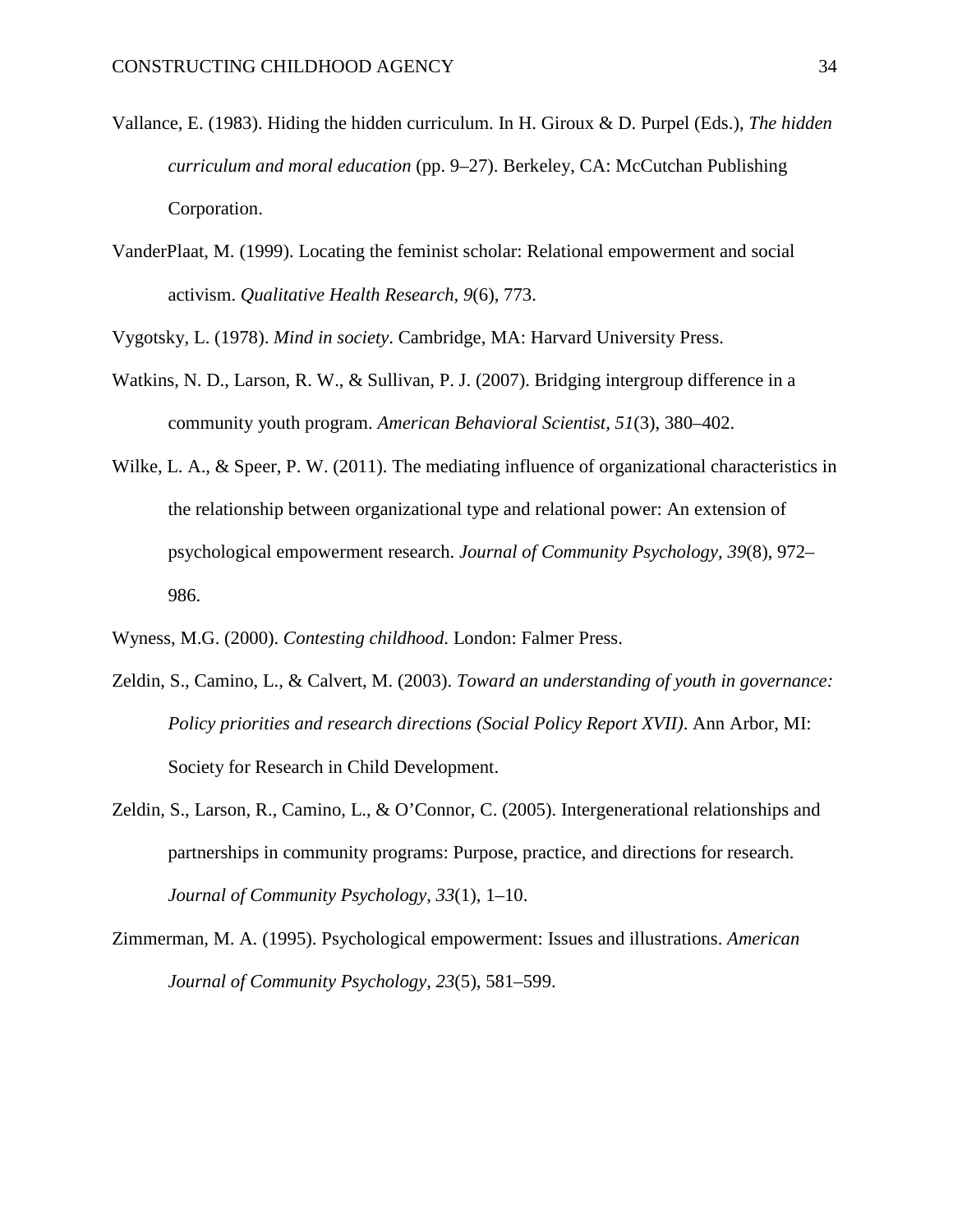

Appendix A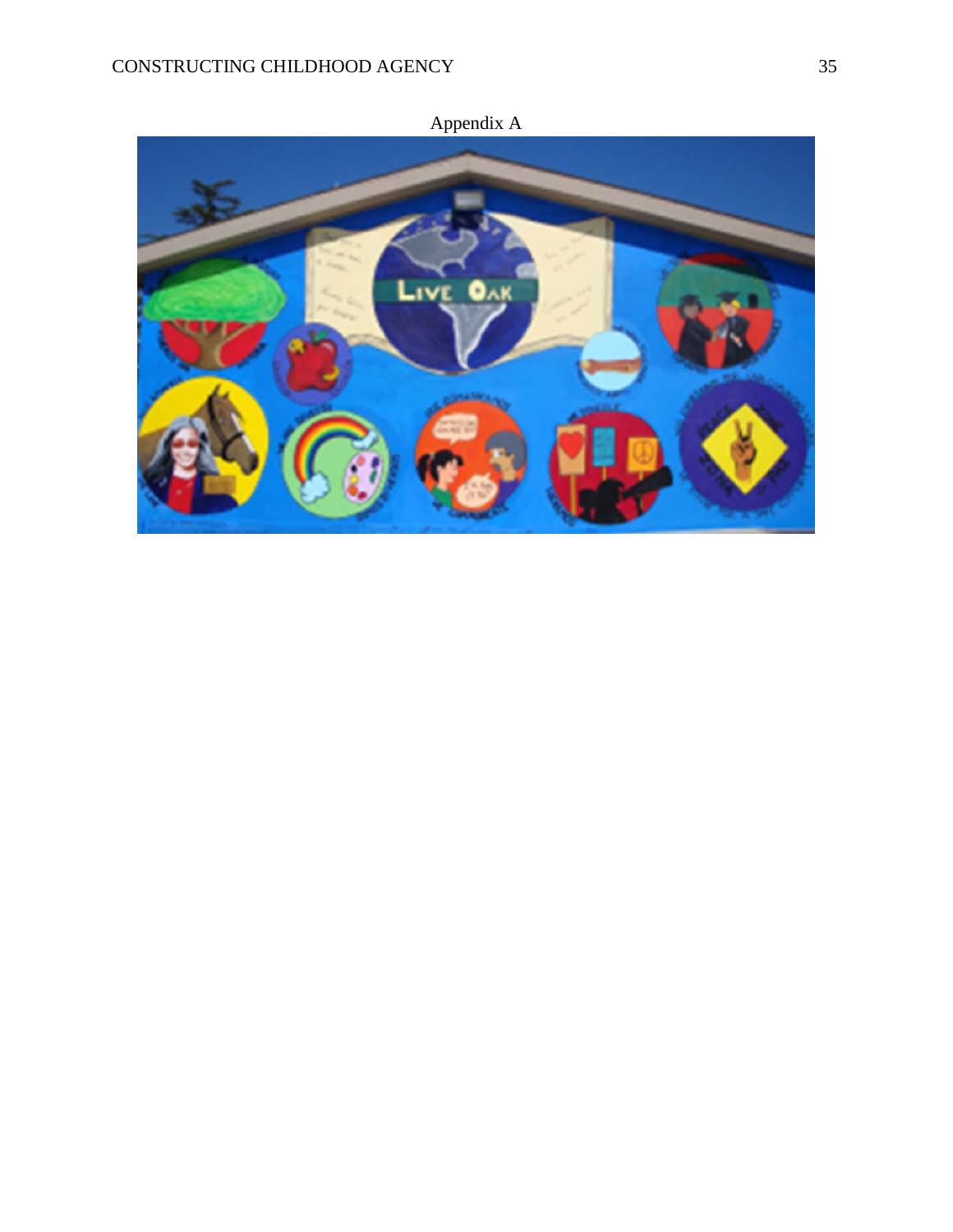# Appendix B

How did you become involved in the Change for Good Program?

What is your understanding of the purpose of the program?

Can you describe what your role is?

Have you ever been a part of any after school programs/organizations that are for kids?

Can you compare and contrast those programs and the Change for Good?

What skills do you think children were learning in the program?

What opportunities exist for children to participate in their communities?

Are the opportunities for children to participate in the lives of their communities different for those that exist for adults?

Do you think that children should have more or different kinds of rights?

Well what would you need to change in order for that to be a reality?

What do you think is the biggest challenge or obstacle now to greater child participation?